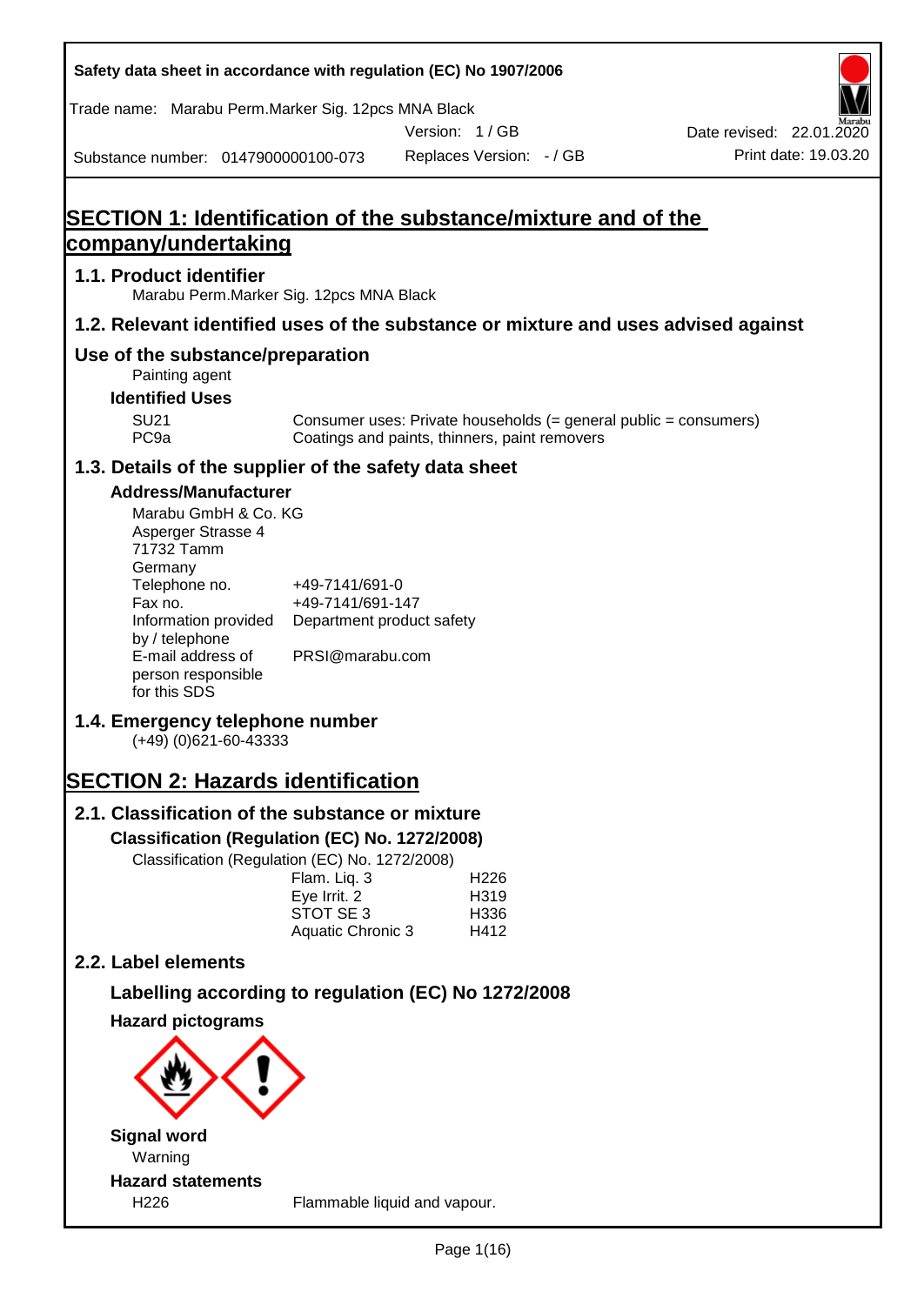|                                                                                                                            | Safety data sheet in accordance with regulation (EC) No 1907/2006                                                                   |      |                          |            |   |                                                                                  |  |
|----------------------------------------------------------------------------------------------------------------------------|-------------------------------------------------------------------------------------------------------------------------------------|------|--------------------------|------------|---|----------------------------------------------------------------------------------|--|
| Trade name: Marabu Perm.Marker Sig. 12pcs MNA Black                                                                        |                                                                                                                                     |      |                          |            |   |                                                                                  |  |
|                                                                                                                            |                                                                                                                                     |      | Version: 1/GB            |            |   | Date revised: 22.01.2020                                                         |  |
| Substance number: 0147900000100-073                                                                                        |                                                                                                                                     |      | Replaces Version: - / GB |            |   | Print date: 19.03.20                                                             |  |
| H319                                                                                                                       | Causes serious eye irritation.                                                                                                      |      |                          |            |   |                                                                                  |  |
| H336                                                                                                                       | May cause drowsiness or dizziness.                                                                                                  |      |                          |            |   |                                                                                  |  |
| H412                                                                                                                       | Harmful to aquatic life with long lasting effects.                                                                                  |      |                          |            |   |                                                                                  |  |
| <b>Precautionary statements</b>                                                                                            |                                                                                                                                     |      |                          |            |   |                                                                                  |  |
| P <sub>101</sub>                                                                                                           |                                                                                                                                     |      |                          |            |   | If medical advice is needed, have product container or label at hand.            |  |
| P102                                                                                                                       | Keep out of reach of children.                                                                                                      |      |                          |            |   |                                                                                  |  |
| P210                                                                                                                       | sources. No smoking.                                                                                                                |      |                          |            |   | Keep away from heat, hot surfaces, sparks, open flames and other ignition        |  |
| P264.1                                                                                                                     | Wash hands thoroughly after handling.                                                                                               |      |                          |            |   |                                                                                  |  |
| P271                                                                                                                       | Use only outdoors or in a well-ventilated area.                                                                                     |      |                          |            |   |                                                                                  |  |
| P280                                                                                                                       |                                                                                                                                     |      |                          |            |   | Wear protective gloves / protective clothing / eye protection / face protection. |  |
| P305+P351+P338                                                                                                             | IF IN EYES: Rinse cautiously with water for several minutes. Remove contact<br>lenses, if present and easy to do. Continue rinsing. |      |                          |            |   |                                                                                  |  |
| P405                                                                                                                       | Store locked up.                                                                                                                    |      |                          |            |   |                                                                                  |  |
| P501.9                                                                                                                     | Dispose of contents / container as problematic waste.                                                                               |      |                          |            |   |                                                                                  |  |
| Hazardous component(s) to be indicated on label (Regulation (EC) No. 1272/2008)                                            |                                                                                                                                     |      |                          |            |   |                                                                                  |  |
| contains                                                                                                                   | 1-Methoxy-2-propanol                                                                                                                |      |                          |            |   |                                                                                  |  |
| 2.3. Other hazards<br>No special hazards have to be mentioned.<br><b>SECTION 3: Composition/information on ingredients</b> |                                                                                                                                     |      |                          |            |   |                                                                                  |  |
|                                                                                                                            |                                                                                                                                     |      |                          |            |   |                                                                                  |  |
| 3.2. Mixtures                                                                                                              |                                                                                                                                     |      |                          |            |   |                                                                                  |  |
| <b>Hazardous ingredients</b>                                                                                               |                                                                                                                                     |      |                          |            |   |                                                                                  |  |
| <b>Ethanol</b>                                                                                                             |                                                                                                                                     |      |                          |            |   |                                                                                  |  |
| CAS No.                                                                                                                    | 64-17-5                                                                                                                             |      |                          |            |   |                                                                                  |  |
| EINECS no.                                                                                                                 | 200-578-6                                                                                                                           |      |                          |            |   |                                                                                  |  |
| Registration no.                                                                                                           | 01-2119457610-43                                                                                                                    |      |                          |            |   |                                                                                  |  |
| Concentration                                                                                                              | $>=$ 25                                                                                                                             |      | $\epsilon$               | 50         | % |                                                                                  |  |
| Classification (Regulation (EC) No. 1272/2008)                                                                             |                                                                                                                                     |      |                          |            |   |                                                                                  |  |
|                                                                                                                            | Flam. Liq. 2                                                                                                                        |      | H <sub>225</sub>         |            |   |                                                                                  |  |
|                                                                                                                            | Eye Irrit. 2                                                                                                                        |      | H319                     |            |   |                                                                                  |  |
| Concentration limits (Regulation (EC) No. 1272/2008)                                                                       |                                                                                                                                     |      |                          |            |   |                                                                                  |  |
|                                                                                                                            | Eye Irrit. 2                                                                                                                        | H319 |                          | $>= 50 \%$ |   |                                                                                  |  |
| 1-Methoxy-2-propanol                                                                                                       |                                                                                                                                     |      |                          |            |   |                                                                                  |  |
| CAS No.                                                                                                                    | 107-98-2                                                                                                                            |      |                          |            |   |                                                                                  |  |
| EINECS no.                                                                                                                 | 203-539-1                                                                                                                           |      |                          |            |   |                                                                                  |  |
| Registration no.                                                                                                           | 01-2119457435-35                                                                                                                    |      |                          |            |   |                                                                                  |  |
| Concentration                                                                                                              | $>=$                                                                                                                                | 25   | $\,<\,$                  | 50         | % |                                                                                  |  |
|                                                                                                                            |                                                                                                                                     |      |                          |            |   |                                                                                  |  |
| Classification (Regulation (EC) No. 1272/2008)                                                                             | STOT SE 3                                                                                                                           |      | H336                     |            |   |                                                                                  |  |
|                                                                                                                            | Flam. Liq. 3                                                                                                                        |      | H <sub>226</sub>         |            |   |                                                                                  |  |
|                                                                                                                            |                                                                                                                                     |      |                          |            |   |                                                                                  |  |
| <b>Benzyl alcohol</b>                                                                                                      |                                                                                                                                     |      |                          |            |   |                                                                                  |  |
| CAS No.                                                                                                                    | 100-51-6                                                                                                                            |      |                          |            |   |                                                                                  |  |
| EINECS no.                                                                                                                 | 202-859-9                                                                                                                           |      |                          |            |   |                                                                                  |  |
| Registration no.                                                                                                           | 01-2119492630-38                                                                                                                    |      |                          |            |   |                                                                                  |  |
| Concentration                                                                                                              | $>=$                                                                                                                                | 1    | $\prec$                  | 10         | % |                                                                                  |  |
|                                                                                                                            |                                                                                                                                     |      |                          |            |   |                                                                                  |  |
| Classification (Regulation (EC) No. 1272/2008)                                                                             |                                                                                                                                     |      |                          |            |   |                                                                                  |  |
|                                                                                                                            | Acute Tox. 4                                                                                                                        |      | H332                     |            |   |                                                                                  |  |
|                                                                                                                            |                                                                                                                                     |      |                          |            |   |                                                                                  |  |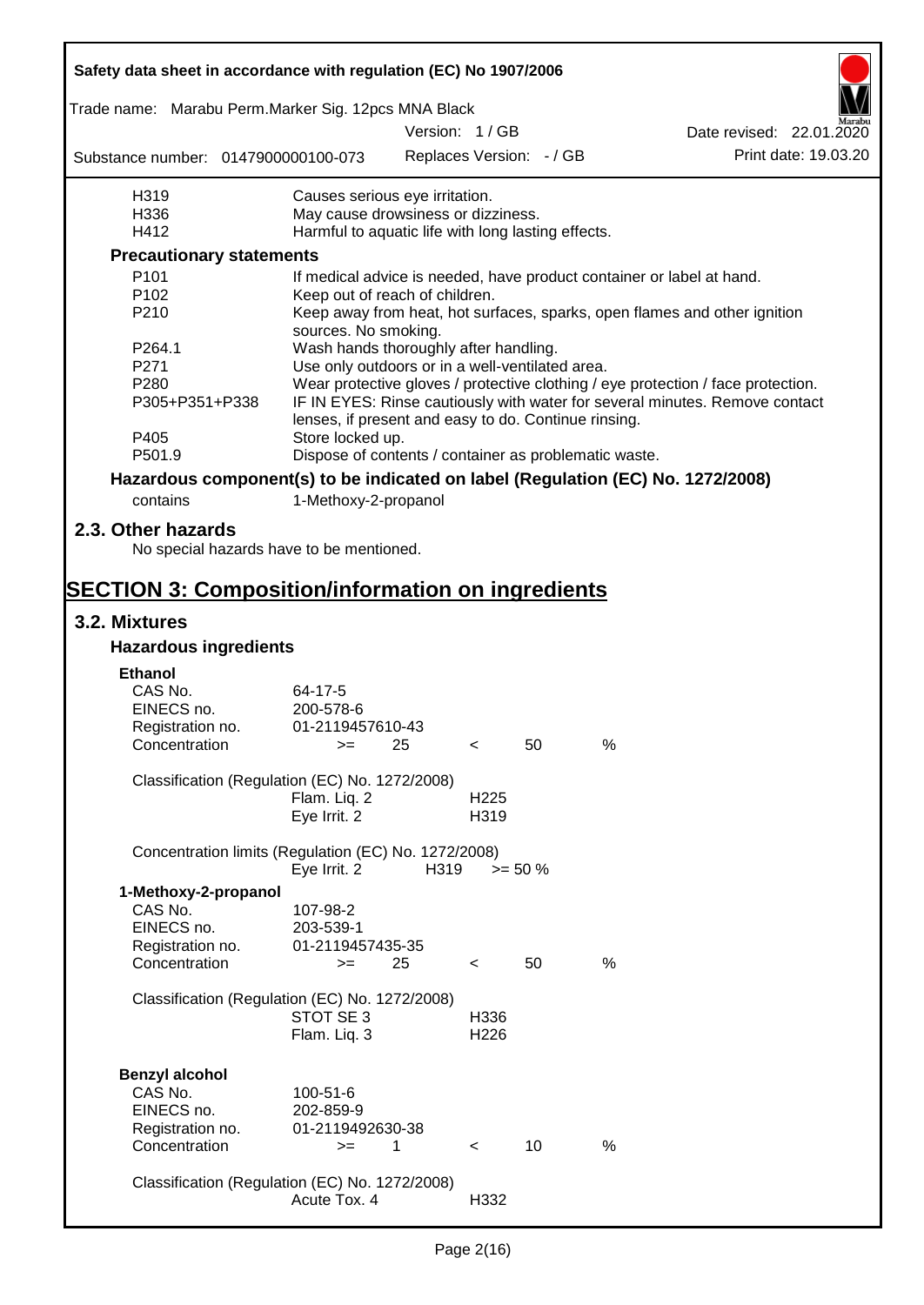| Safety data sheet in accordance with regulation (EC) No 1907/2006 |                                                                         |               |                          |    |      |                          |                      |
|-------------------------------------------------------------------|-------------------------------------------------------------------------|---------------|--------------------------|----|------|--------------------------|----------------------|
|                                                                   | Trade name: Marabu Perm.Marker Sig. 12pcs MNA Black                     |               |                          |    |      |                          | Marabu               |
|                                                                   |                                                                         | Version: 1/GB |                          |    |      | Date revised: 22.01.2020 |                      |
|                                                                   | Substance number: 0147900000100-073                                     |               | Replaces Version: - / GB |    |      |                          | Print date: 19.03.20 |
|                                                                   | Acute Tox. 4                                                            |               | H <sub>302</sub>         |    |      |                          |                      |
|                                                                   | Eye Irrit. 2                                                            |               | H319                     |    |      |                          |                      |
|                                                                   | 3',6'-bis(diethylamino)spiro[isobenzofuran-1(3H),9'-[9H]xanthene]-3-one |               |                          |    |      |                          |                      |
| CAS No.                                                           | 509-34-2                                                                |               |                          |    |      |                          |                      |
| EINECS no.                                                        | 208-096-8                                                               |               |                          |    |      |                          |                      |
| Concentration                                                     | $>=$                                                                    | 2,5           | $\prec$                  | 10 | $\%$ |                          |                      |
|                                                                   | Classification (Regulation (EC) No. 1272/2008)                          |               |                          |    |      |                          |                      |
|                                                                   | Acute Tox. 4                                                            |               | H302                     |    |      |                          |                      |
|                                                                   | Eye Irrit. 2                                                            |               | H <sub>3</sub> 19        |    |      |                          |                      |
|                                                                   | Aquatic Chronic 2                                                       |               | H411                     |    |      |                          |                      |

# **SECTION 4: First aid measures**

## **4.1. Description of first aid measures**

## **General information**

In all cases of doubt, or when symptoms persist, seek medical attention. Never give anything by mouth to an unconscious person. If unconscious place in recovery position and seek medical advice.

#### **After inhalation**

Remove to fresh air, keep patient warm and at rest. If breathing is irregular or stopped, administer artificial respiration.

#### **After skin contact**

Remove contaminated clothing. Wash skin thoroughly with soap and water or use recognised skin cleanser. Do NOT use solvents or thinners.

#### **After eye contact**

Remove contact lenses, irrigate copiously with clean, fresh water, holding the eyelids apart for at least 10 minutes and seek immediate medical advice.

#### **After ingestion**

If accidentally swallowed rinse the mouth with plenty of water (only if the person is conscious) and obtain immediate medical attention. Keep at rest. Do NOT induce vomiting.

## **4.2. Most important symptoms and effects, both acute and delayed**

Until now no symptoms known so far.

## **4.3. Indication of any immediate medical attention and special treatment needed**

## **Hints for the physician / treatment**

Treat symptomatically

## **SECTION 5: Firefighting measures**

## **5.1. Extinguishing media**

## **Suitable extinguishing media**

Recommended: alcohol resistant foam, CO2, powders, water spray/mist, Not be used for safety reasons: water *iet* 

## **5.2. Special hazards arising from the substance or mixture**

In the event of fire the following can be released: Carbon monoxide (CO); Carbon dioxide (CO2); dense black smoke; Nitrogen oxides (NOx); Sulphur oxides; Hydrogen chloride (HCl)

## **5.3. Advice for firefighters**

## **Special protective equipment for fire-fighting**

Cool closed containers exposed to fire with water. Do not allow run-off from fire fighting to enter drains or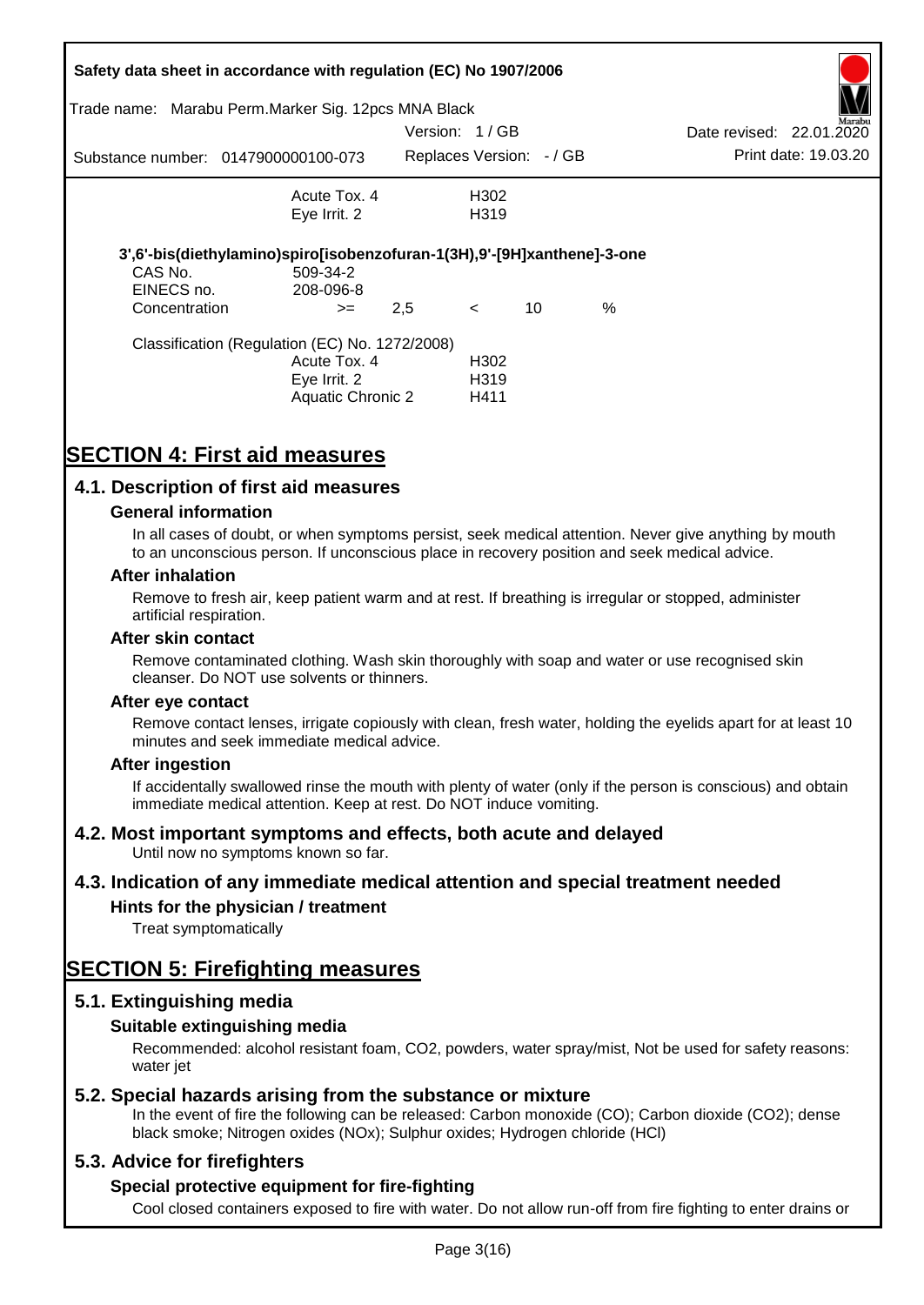## **Safety data sheet in accordance with regulation (EC) No 1907/2006**

Trade name: Marabu Perm.Marker Sig. 12pcs MNA Black

Version: 1 / GB

Replaces Version: - / GB Print date: 19.03.20 Date revised: 22.01.

Substance number: 0147900000100-073

water courses.

## **SECTION 6: Accidental release measures**

## **6.1. Personal precautions, protective equipment and emergency procedures**

Exclude sources of ignition and ventilate the area. Avoid breathing vapours. Refer to protective measures listed in Sections 7 and 8.

## **6.2. Environmental precautions**

Do not allow to enter drains or waterways. If the product contaminates lakes, rivers or sewage, inform appropriate authorities in accordance with local regulations.

## **6.3. Methods and material for containment and cleaning up**

Contain and collect spillage with non-combustible absorbent materials, e.g. sand, earth, vermiculite, diatomaceous earth and place in container for disposal according to local regulations (see section 13). Clean preferably with a detergent - avoid use of solvents.

## **6.4. Reference to other sections**

Information regarding Safe handling, see Section 7. Information regarding personal protective measures, see Section 8. Information regarding waste disposal, see Section 13.

## **SECTION 7: Handling and storage**

## **7.1. Precautions for safe handling**

## **Advice on safe handling**

Prevent the creation of flammable or explosive concentrations of vapour in air and avoid vapour concentration higher than the occupational exposure limits. In addition, the product should only be used in areas from which all naked lights and other sources of ignition have been excluded. Electrical equipment should be protected to the appropriate standard. Mixture may charge electrostatically: always use earthing leads when transferring from one container to another. Operators should wear anti-static footwear and clothing and floors should be of the conducting type. Isolate from sources of heat, sparks and open flame. No sparking tools should be used. Avoid skin and eye contact. Avoid the inhalation of particulates and spray mist arising from the application of this mixture. Smoking, eating and drinking shall be prohibited in application area. For personal protection see Section 8. Never use pressure to empty: container is not a pressure vessel. Always keep in containers of same material as the original one. Comply with the health and safety at work laws. Do not allow to enter drains or water courses.

#### **Advice on protection against fire and explosion**

Vapours are heavier than air and may spread along floors. Vapours may form explosive mixtures with air.

## **Classification of fires / temperature class / Ignition group / Dust explosion class**

| Classification of fires | B (Combustible liquid substances) |
|-------------------------|-----------------------------------|
| Temperature class       | T3                                |

## **7.2. Conditions for safe storage, including any incompatibilities**

#### **Requirements for storage rooms and vessels**

Electrical installations/working materials must comply with the local applied technological safety standards. Storage rooms in which filling operations take place must have a conducting floor. Store in accordance with national regulation

#### **Hints on storage assembly**

Store away from oxidising agents, from strongly alkaline and strongly acid materials.

## **Further information on storage conditions**

Observe label precautions. Store between 15 and 30 °C in a dry, well ventilated place away from sources of heat and direct sunlight. Keep container tightly closed. Keep away from sources of ignition. No smoking. Prevent unauthorised access. Containers which are opened must be carefully resealed and kept upright to prevent leakage.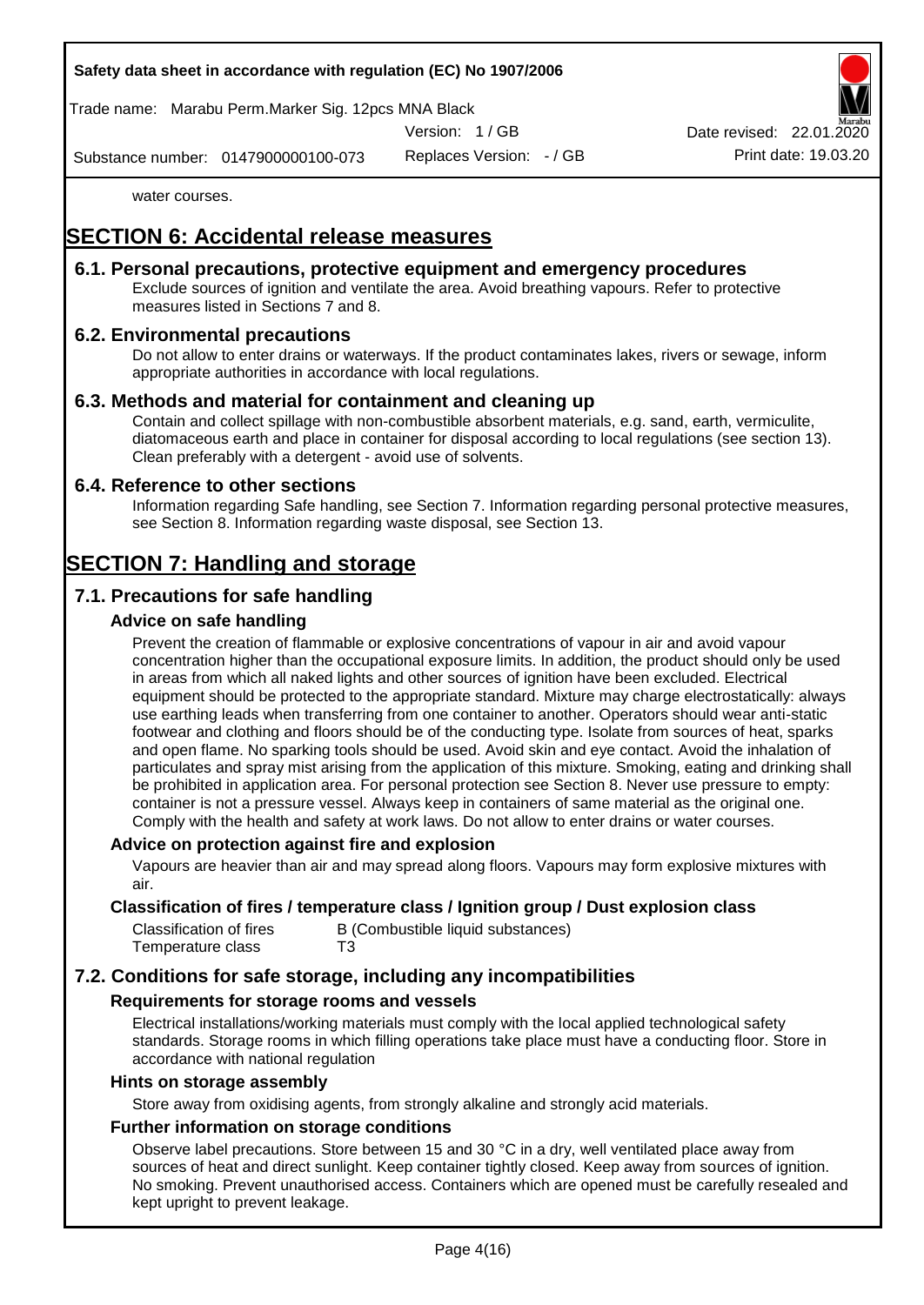| Safety data sheet in accordance with regulation (EC) No 1907/2006 |            |                                |      |                   |                          |
|-------------------------------------------------------------------|------------|--------------------------------|------|-------------------|--------------------------|
| Trade name: Marabu Perm. Marker Sig. 12pcs MNA Black              |            |                                |      |                   |                          |
|                                                                   |            | Version: 1/GB                  |      |                   | Date revised: 22.01.2020 |
| Substance number: 0147900000100-073                               |            | Replaces Version: - / GB       |      |                   | Print date: 19.03.20     |
| 7.3. Specific end use(s)                                          |            |                                |      |                   |                          |
| Painting agent                                                    |            |                                |      |                   |                          |
| <b>SECTION 8: Exposure controls/personal protection</b>           |            |                                |      |                   |                          |
| 8.1. Control parameters                                           |            |                                |      |                   |                          |
| <b>Exposure limit values</b>                                      |            |                                |      |                   |                          |
| <b>Ethanol</b>                                                    |            |                                |      |                   |                          |
| List                                                              | EH40       |                                |      |                   |                          |
| <b>Type</b>                                                       | WEL        |                                |      |                   |                          |
| Value                                                             | 1920       | mg/m <sup>3</sup>              | 1000 | ppm(V)            |                          |
| <b>Status: 2011</b>                                               |            |                                |      |                   |                          |
| 1-Methoxy-2-propanol                                              |            |                                |      |                   |                          |
| List                                                              | EH40       |                                |      |                   |                          |
| <b>Type</b>                                                       | <b>WEL</b> |                                |      |                   |                          |
| Value                                                             | 375        | mg/m <sup>3</sup>              | 100  | ppm(V)            |                          |
| Short term exposure limit                                         | 560        | mg/m <sup>3</sup>              | 150  | ppm(V)            |                          |
| Skin resorption / sensibilisation: Sk;                            |            | <b>Status: 2011</b>            |      |                   |                          |
| <b>Derived No/Minimal Effect Levels (DNEL/DMEL)</b>               |            |                                |      |                   |                          |
| <b>Ethanol</b>                                                    |            |                                |      |                   |                          |
| Type of value                                                     |            | Derived No Effect Level (DNEL) |      |                   |                          |
| Reference group                                                   | Worker     |                                |      |                   |                          |
| Duration of exposure                                              | Long term  |                                |      |                   |                          |
| Route of exposure                                                 | inhalative |                                |      |                   |                          |
| Mode of action                                                    |            | Systemic effects               |      |                   |                          |
| Concentration                                                     |            | 950                            |      | mg/m <sup>3</sup> |                          |
| Type of value                                                     |            | Derived No Effect Level (DNEL) |      |                   |                          |
| Reference group                                                   | Worker     |                                |      |                   |                          |
| Duration of exposure                                              | Short term |                                |      |                   |                          |
| Route of exposure                                                 | inhalative |                                |      |                   |                          |
| Mode of action                                                    |            | Local effects                  |      |                   |                          |
| Concentration                                                     |            | 1900                           |      | mg/m <sup>3</sup> |                          |
| Type of value                                                     |            | Derived No Effect Level (DNEL) |      |                   |                          |
| Reference group                                                   | Worker     |                                |      |                   |                          |
| Duration of exposure                                              | Long term  |                                |      |                   |                          |
| Route of exposure                                                 | dermal     |                                |      |                   |                          |
| Mode of action                                                    |            | Systemic effects               |      |                   |                          |
| Concentration                                                     |            | 343                            |      | mg/kg/d           |                          |
|                                                                   |            |                                |      |                   |                          |
| Type of value                                                     | Consumer   | Derived No Effect Level (DNEL) |      |                   |                          |
| Reference group<br>Duration of exposure                           | Long term  |                                |      |                   |                          |
| Route of exposure                                                 | inhalative |                                |      |                   |                          |
| Mode of action                                                    |            | Systemic effects               |      |                   |                          |
| Concentration                                                     |            | 114                            |      | mg/m <sup>3</sup> |                          |
|                                                                   |            |                                |      |                   |                          |
| Type of value                                                     |            | Derived No Effect Level (DNEL) |      |                   |                          |
| Reference group                                                   | Consumer   |                                |      |                   |                          |
| Duration of exposure                                              | Short term |                                |      |                   |                          |
| Route of exposure                                                 | inhalative |                                |      |                   |                          |
| Mode of action                                                    |            | Local effects                  |      |                   |                          |
| Concentration                                                     |            | 950                            |      | mg/m <sup>3</sup> |                          |

Ī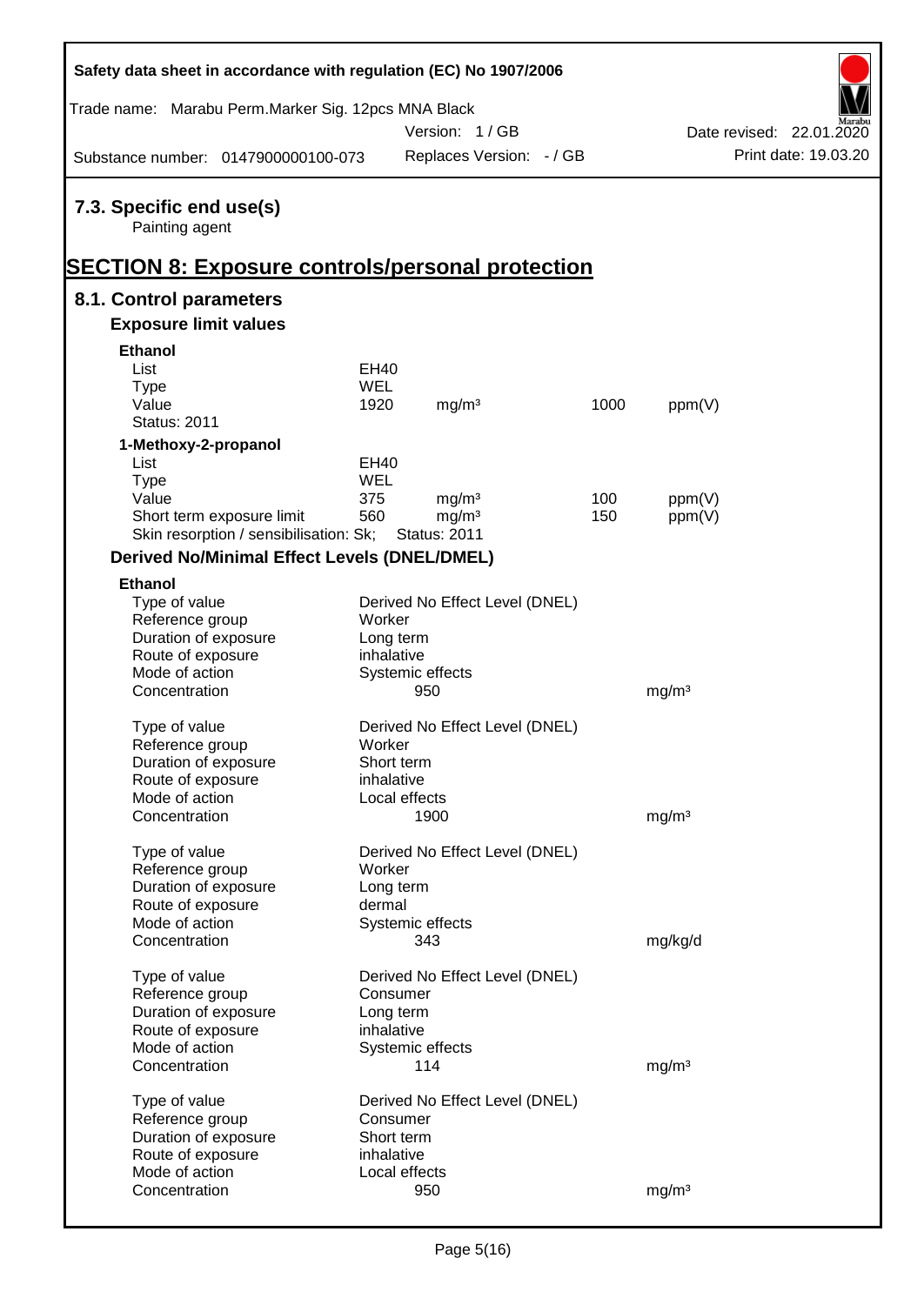| Safety data sheet in accordance with regulation (EC) No 1907/2006 |                                                             |                          |  |  |  |  |  |  |
|-------------------------------------------------------------------|-------------------------------------------------------------|--------------------------|--|--|--|--|--|--|
|                                                                   | Trade name: Marabu Perm.Marker Sig. 12pcs MNA Black         |                          |  |  |  |  |  |  |
|                                                                   | Version: 1/GB                                               | Date revised: 22.01.2020 |  |  |  |  |  |  |
| Substance number: 0147900000100-073                               | Replaces Version: - / GB                                    | Print date: 19.03.20     |  |  |  |  |  |  |
| Type of value                                                     | Derived No Effect Level (DNEL)                              |                          |  |  |  |  |  |  |
| Reference group                                                   | Consumer                                                    |                          |  |  |  |  |  |  |
| Duration of exposure                                              | Long term                                                   |                          |  |  |  |  |  |  |
| Route of exposure                                                 | dermal                                                      |                          |  |  |  |  |  |  |
| Mode of action                                                    | Systemic effects                                            |                          |  |  |  |  |  |  |
| Concentration                                                     | 206                                                         | mg/kg/d                  |  |  |  |  |  |  |
| Type of value                                                     | Derived No Effect Level (DNEL)                              |                          |  |  |  |  |  |  |
| Reference group                                                   | Consumer                                                    |                          |  |  |  |  |  |  |
| Duration of exposure                                              | Long term                                                   |                          |  |  |  |  |  |  |
| Route of exposure                                                 | oral                                                        |                          |  |  |  |  |  |  |
| Mode of action                                                    | Systemic effects                                            |                          |  |  |  |  |  |  |
| Concentration                                                     | 87                                                          | mg/kg/d                  |  |  |  |  |  |  |
|                                                                   |                                                             |                          |  |  |  |  |  |  |
| 1-Methoxy-2-propanol                                              |                                                             |                          |  |  |  |  |  |  |
| Type of value<br>Reference group                                  | Derived No Effect Level (DNEL)<br>Worker                    |                          |  |  |  |  |  |  |
| Duration of exposure                                              | Acute                                                       |                          |  |  |  |  |  |  |
| Route of exposure                                                 | inhalative                                                  |                          |  |  |  |  |  |  |
| Mode of action                                                    | Local effects                                               |                          |  |  |  |  |  |  |
| Concentration                                                     | 553,5                                                       | mg/m <sup>3</sup>        |  |  |  |  |  |  |
|                                                                   |                                                             |                          |  |  |  |  |  |  |
| Type of value                                                     | Derived No Effect Level (DNEL)                              |                          |  |  |  |  |  |  |
| Reference group                                                   | Worker                                                      |                          |  |  |  |  |  |  |
| Duration of exposure                                              | Long term                                                   |                          |  |  |  |  |  |  |
| Route of exposure                                                 | dermal                                                      |                          |  |  |  |  |  |  |
| Mode of action                                                    | Systemic effects                                            |                          |  |  |  |  |  |  |
| Concentration                                                     | 50,6                                                        | mg/person/<br>d          |  |  |  |  |  |  |
|                                                                   |                                                             |                          |  |  |  |  |  |  |
| Type of value                                                     | Derived No Effect Level (DNEL)                              |                          |  |  |  |  |  |  |
| Reference group                                                   | Worker                                                      |                          |  |  |  |  |  |  |
| Duration of exposure                                              | Long term                                                   |                          |  |  |  |  |  |  |
| Route of exposure                                                 | inhalative                                                  |                          |  |  |  |  |  |  |
| Mode of action                                                    | Systemic effects                                            |                          |  |  |  |  |  |  |
| Concentration                                                     | 369                                                         | mg/m <sup>3</sup>        |  |  |  |  |  |  |
| Type of value                                                     | Derived No Effect Level (DNEL)                              |                          |  |  |  |  |  |  |
| Reference group                                                   | <b>General Population</b>                                   |                          |  |  |  |  |  |  |
| Duration of exposure                                              | Long term                                                   |                          |  |  |  |  |  |  |
| Route of exposure                                                 | dermal                                                      |                          |  |  |  |  |  |  |
| Mode of action                                                    | Systemic effects                                            |                          |  |  |  |  |  |  |
| Concentration                                                     | 18,1                                                        | mg/kg                    |  |  |  |  |  |  |
|                                                                   |                                                             |                          |  |  |  |  |  |  |
| Type of value<br>Reference group                                  | Derived No Effect Level (DNEL)<br><b>General Population</b> |                          |  |  |  |  |  |  |
| Duration of exposure                                              | Long term                                                   |                          |  |  |  |  |  |  |
| Route of exposure                                                 | inhalative                                                  |                          |  |  |  |  |  |  |
| Mode of action                                                    | Systemic effects                                            |                          |  |  |  |  |  |  |
| Concentration                                                     | 43,9                                                        | mg/m <sup>3</sup>        |  |  |  |  |  |  |
|                                                                   |                                                             |                          |  |  |  |  |  |  |
| Type of value                                                     | Derived No Effect Level (DNEL)                              |                          |  |  |  |  |  |  |
| Reference group                                                   | <b>General Population</b>                                   |                          |  |  |  |  |  |  |
| Duration of exposure                                              | Long term                                                   |                          |  |  |  |  |  |  |
| Route of exposure<br>Mode of action                               | oral<br>Systemic effects                                    |                          |  |  |  |  |  |  |
| Concentration                                                     | 3,3                                                         | mg/kg/d                  |  |  |  |  |  |  |
|                                                                   |                                                             |                          |  |  |  |  |  |  |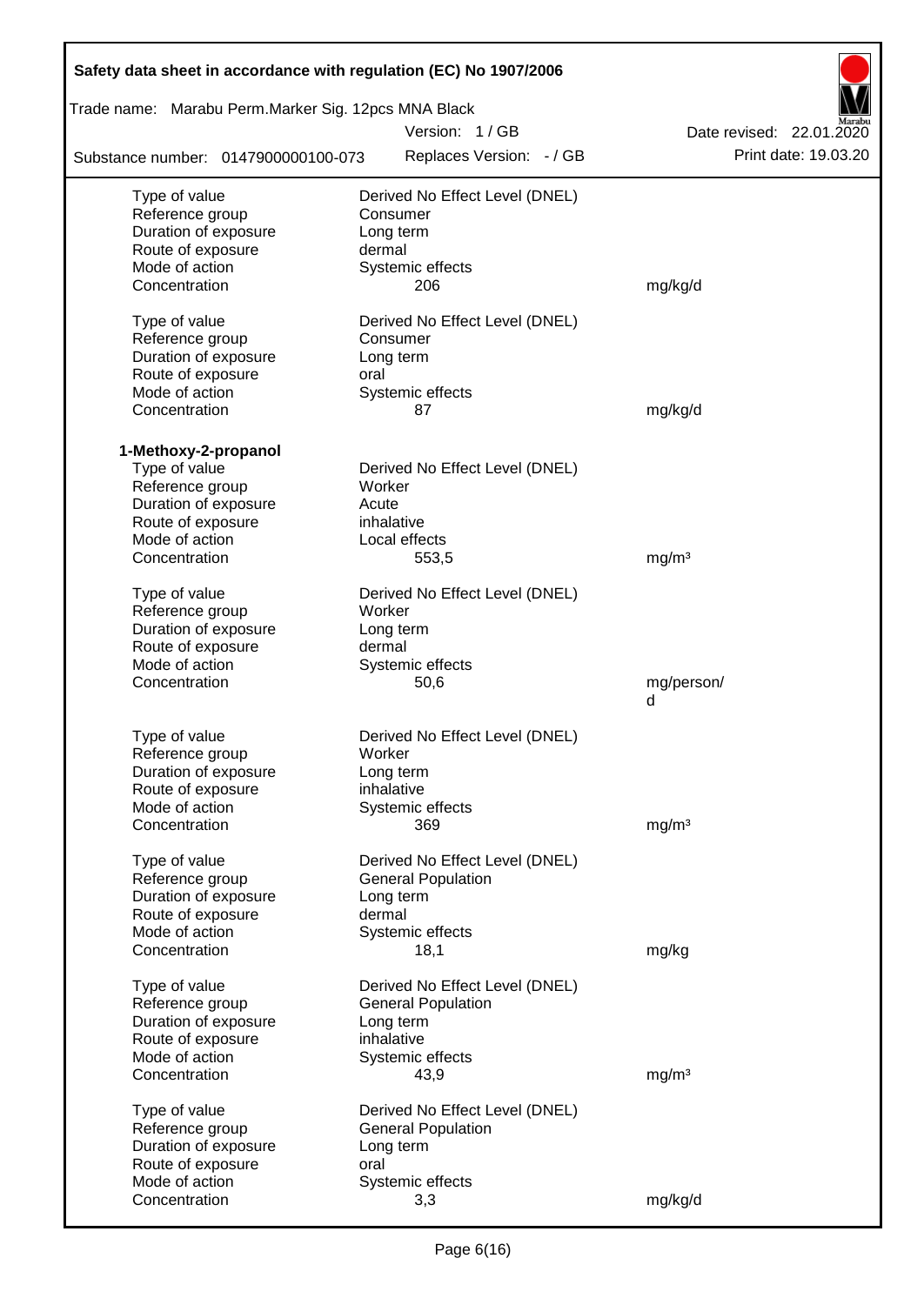| Safety data sheet in accordance with regulation (EC) No 1907/2006 |  |  |  |
|-------------------------------------------------------------------|--|--|--|
|-------------------------------------------------------------------|--|--|--|

Trade name: Marabu Perm.Marker Sig. 12pcs MNA Black

Version: 1 / GB

Replaces Version: - / GB Print date: 19.03.20 Date revised: 22.01.2020

Substance number: 0147900000100-073

| <b>Benzyl alcohol</b> |                                |                   |  |
|-----------------------|--------------------------------|-------------------|--|
| Type of value         | Derived No Effect Level (DNEL) |                   |  |
| Reference group       | Worker                         |                   |  |
| Duration of exposure  | Long term                      |                   |  |
| Route of exposure     | inhalative                     |                   |  |
| Mode of action        | Systemic effects               |                   |  |
| Concentration         | 22                             | mg/m <sup>3</sup> |  |
|                       |                                |                   |  |
| Type of value         | Derived No Effect Level (DNEL) |                   |  |
| Reference group       | Worker                         |                   |  |
| Duration of exposure  | Short term                     |                   |  |
| Route of exposure     | inhalative                     |                   |  |
| Mode of action        |                                |                   |  |
|                       | Systemic effects               |                   |  |
| Concentration         | 110                            | mg/m <sup>3</sup> |  |
| Type of value         | Derived No Effect Level (DNEL) |                   |  |
| Reference group       | Worker                         |                   |  |
|                       |                                |                   |  |
| Duration of exposure  | Long term                      |                   |  |
| Route of exposure     | dermal                         |                   |  |
| Mode of action        | Systemic effects               |                   |  |
| Concentration         | 8                              | mg/kg/d           |  |
|                       |                                |                   |  |
| Type of value         | Derived No Effect Level (DNEL) |                   |  |
| Reference group       | Worker                         |                   |  |
| Duration of exposure  | Short term                     |                   |  |
| Route of exposure     | dermal                         |                   |  |
| Mode of action        | Systemic effects               |                   |  |
| Concentration         | 40                             | mg/kg/d           |  |
|                       |                                |                   |  |
| Type of value         | Derived No Effect Level (DNEL) |                   |  |
| Reference group       | Consumer                       |                   |  |
| Duration of exposure  | Long term                      |                   |  |
| Route of exposure     | inhalative                     |                   |  |
| Mode of action        | Systemic effects               |                   |  |
| Concentration         | 5,4                            | mg/m <sup>3</sup> |  |
|                       |                                |                   |  |
| Type of value         | Derived No Effect Level (DNEL) |                   |  |
| Reference group       | Consumer                       |                   |  |
| Duration of exposure  | Short term                     |                   |  |
| Route of exposure     | inhalative                     |                   |  |
| Mode of action        | Systemic effects               |                   |  |
| Concentration         | 27                             | mg/m <sup>3</sup> |  |
|                       |                                |                   |  |
| Type of value         | Derived No Effect Level (DNEL) |                   |  |
| Reference group       | Consumer                       |                   |  |
| Duration of exposure  | Long term                      |                   |  |
| Route of exposure     | dermal                         |                   |  |
| Mode of action        | Systemic effects               |                   |  |
| Concentration         | 4                              | mg/kg/d           |  |
|                       |                                |                   |  |
| Type of value         | Derived No Effect Level (DNEL) |                   |  |
| Reference group       | Consumer                       |                   |  |
| Duration of exposure  | Short term                     |                   |  |
| Route of exposure     | dermal                         |                   |  |
| Mode of action        | Systemic effects               |                   |  |
| Concentration         | 20                             | mg/kg/d           |  |
|                       |                                |                   |  |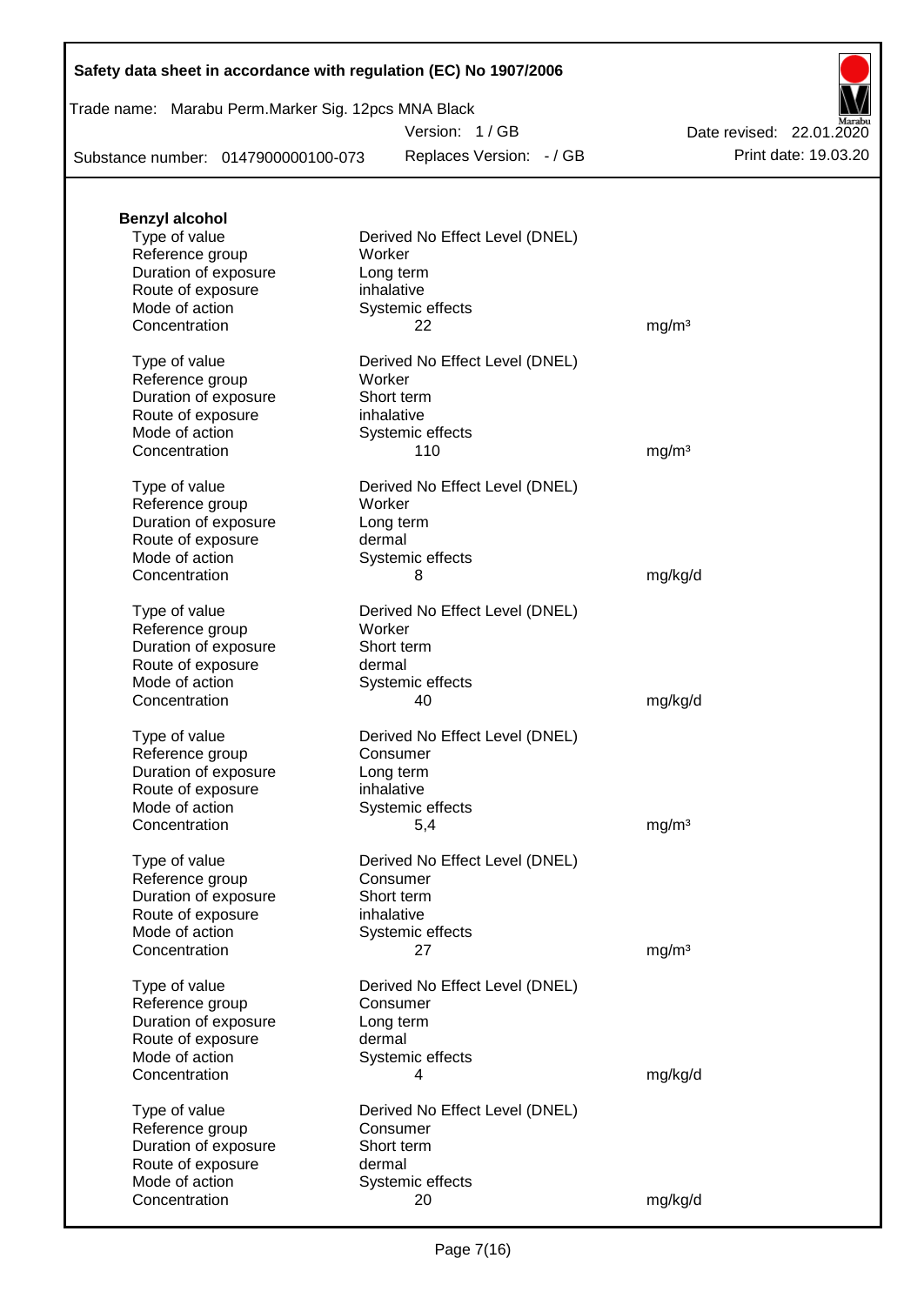| Safety data sheet in accordance with regulation (EC) No 1907/2006<br>Trade name: Marabu Perm.Marker Sig. 12pcs MNA Black |             |                                |                          |  |  |  |  |  |
|--------------------------------------------------------------------------------------------------------------------------|-------------|--------------------------------|--------------------------|--|--|--|--|--|
|                                                                                                                          |             | Version: 1/GB                  | Date revised: 22.01.2020 |  |  |  |  |  |
|                                                                                                                          |             |                                |                          |  |  |  |  |  |
| Substance number: 0147900000100-073                                                                                      |             | Replaces Version: - / GB       | Print date: 19.03.20     |  |  |  |  |  |
| Type of value                                                                                                            |             | Derived No Effect Level (DNEL) |                          |  |  |  |  |  |
| Reference group                                                                                                          |             | Consumer                       |                          |  |  |  |  |  |
| Duration of exposure                                                                                                     |             | Long term                      |                          |  |  |  |  |  |
| Route of exposure                                                                                                        | oral        |                                |                          |  |  |  |  |  |
| Mode of action                                                                                                           |             | Systemic effects               |                          |  |  |  |  |  |
| Concentration                                                                                                            |             | 4                              | mg/kg/d                  |  |  |  |  |  |
| Type of value                                                                                                            |             | Derived No Effect Level (DNEL) |                          |  |  |  |  |  |
| Reference group                                                                                                          |             | Consumer                       |                          |  |  |  |  |  |
| Duration of exposure                                                                                                     |             | Short term                     |                          |  |  |  |  |  |
| Route of exposure                                                                                                        | oral        |                                |                          |  |  |  |  |  |
| Mode of action                                                                                                           |             | Systemic effects               |                          |  |  |  |  |  |
| Concentration                                                                                                            |             | 20                             | mg/kg/d                  |  |  |  |  |  |
| <b>Predicted No Effect Concentration (PNEC)</b>                                                                          |             |                                |                          |  |  |  |  |  |
| <b>Ethanol</b>                                                                                                           |             |                                |                          |  |  |  |  |  |
| Type of value                                                                                                            | <b>PNEC</b> |                                |                          |  |  |  |  |  |
| <b>Type</b>                                                                                                              |             | Freshwater                     |                          |  |  |  |  |  |
| Concentration                                                                                                            |             | 0,96                           | mg/l                     |  |  |  |  |  |
| Type of value                                                                                                            | <b>PNEC</b> |                                |                          |  |  |  |  |  |
| <b>Type</b>                                                                                                              |             | Saltwater                      |                          |  |  |  |  |  |
| Concentration                                                                                                            |             | 0,79                           | mg/l                     |  |  |  |  |  |
| Type of value                                                                                                            | <b>PNEC</b> |                                |                          |  |  |  |  |  |
| <b>Type</b>                                                                                                              |             | Water (intermittent release)   |                          |  |  |  |  |  |
| Concentration                                                                                                            |             | 2,75                           | mg/l                     |  |  |  |  |  |
| Type of value                                                                                                            | <b>PNEC</b> |                                |                          |  |  |  |  |  |
| Type                                                                                                                     |             | Sewage treatment plant (STP)   |                          |  |  |  |  |  |
| Concentration                                                                                                            |             | 580                            | mg/l                     |  |  |  |  |  |
| Type of value                                                                                                            | <b>PNEC</b> |                                |                          |  |  |  |  |  |
| <b>Type</b>                                                                                                              |             | Freshwater sediment            |                          |  |  |  |  |  |
| Concentration                                                                                                            |             | 3,6                            | mg/kg                    |  |  |  |  |  |
| Type of value                                                                                                            | <b>PNEC</b> |                                |                          |  |  |  |  |  |
| <b>Type</b>                                                                                                              |             | Marine sediment                |                          |  |  |  |  |  |
| Concentration                                                                                                            |             | 2,9                            | mg/kg                    |  |  |  |  |  |
| Type of value                                                                                                            | <b>PNEC</b> |                                |                          |  |  |  |  |  |
| <b>Type</b>                                                                                                              | Soil        |                                |                          |  |  |  |  |  |
| Concentration                                                                                                            |             | 0,63                           | mg/kg                    |  |  |  |  |  |
| 1-Methoxy-2-propanol                                                                                                     |             |                                |                          |  |  |  |  |  |
| Type of value                                                                                                            | <b>PNEC</b> |                                |                          |  |  |  |  |  |
| <b>Type</b>                                                                                                              |             | Freshwater                     |                          |  |  |  |  |  |
| Concentration                                                                                                            |             | 10                             | mg/l                     |  |  |  |  |  |
| Type of value                                                                                                            | <b>PNEC</b> |                                |                          |  |  |  |  |  |
| <b>Type</b>                                                                                                              | Water       |                                |                          |  |  |  |  |  |
| Concentration                                                                                                            |             | 41,6                           | mg/kg                    |  |  |  |  |  |
| Type of value                                                                                                            | <b>PNEC</b> |                                |                          |  |  |  |  |  |
| <b>Type</b>                                                                                                              |             | Sediment                       |                          |  |  |  |  |  |
| Concentration                                                                                                            |             | 41,6                           | mg/kg                    |  |  |  |  |  |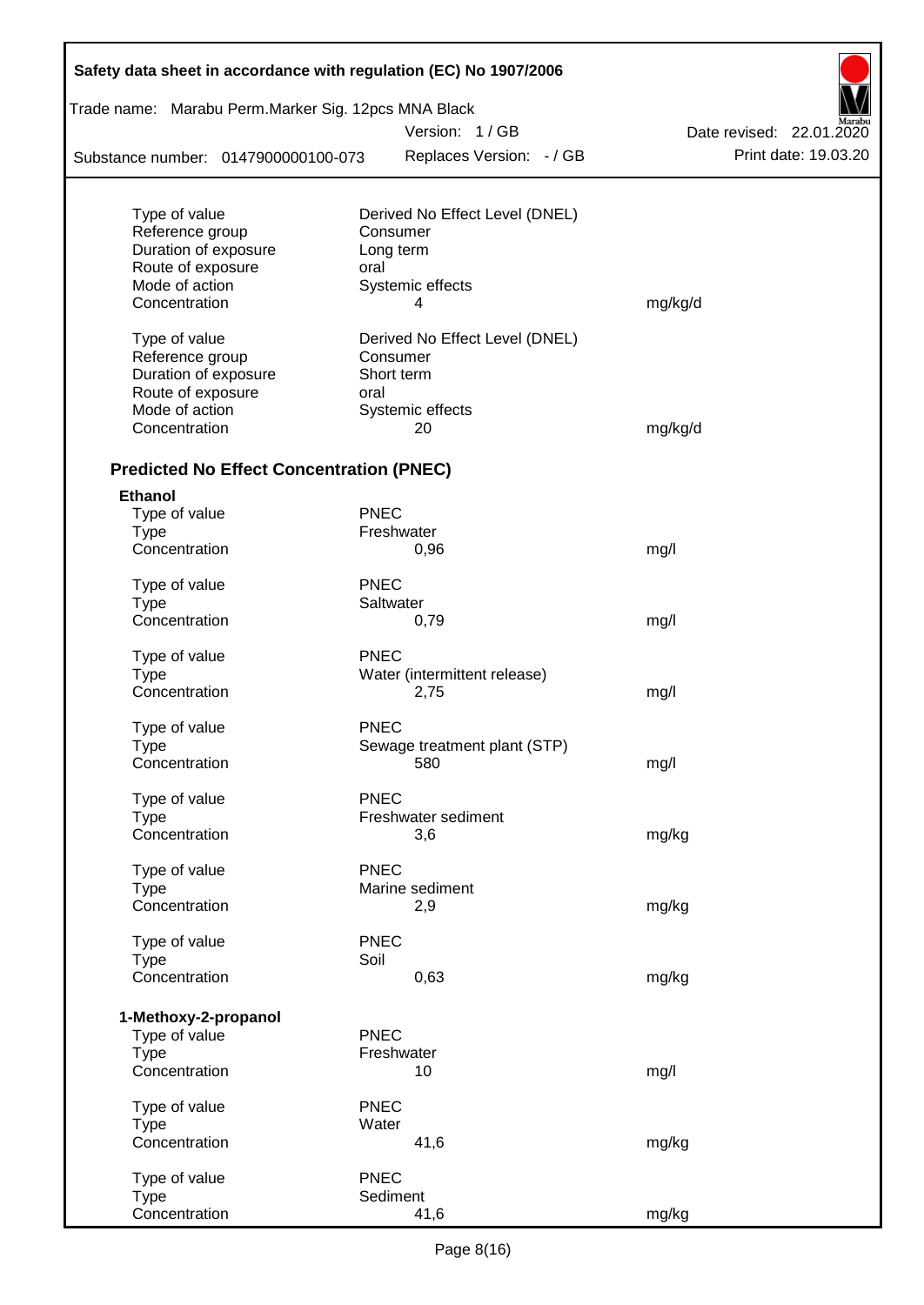| Safety data sheet in accordance with regulation (EC) No 1907/2006<br>Trade name: Marabu Perm.Marker Sig. 12pcs MNA Black |                                |                          |  |  |  |  |
|--------------------------------------------------------------------------------------------------------------------------|--------------------------------|--------------------------|--|--|--|--|
|                                                                                                                          | Version: 1/GB                  | Date revised: 22.01.2020 |  |  |  |  |
| Substance number: 0147900000100-073                                                                                      | Replaces Version: - / GB       | Print date: 19.03.20     |  |  |  |  |
|                                                                                                                          |                                |                          |  |  |  |  |
| Type of value<br><b>Type</b>                                                                                             | <b>PNEC</b><br>Marine sediment |                          |  |  |  |  |
| Concentration                                                                                                            | 4,17                           | mg/kg                    |  |  |  |  |
| Type of value                                                                                                            | <b>PNEC</b>                    |                          |  |  |  |  |
| <b>Type</b>                                                                                                              | Soil                           |                          |  |  |  |  |
| Concentration                                                                                                            | 2,47                           | mg/kg                    |  |  |  |  |
| Type of value                                                                                                            | <b>PNEC</b>                    |                          |  |  |  |  |
| <b>Type</b>                                                                                                              | Sewage treatment plant (STP)   |                          |  |  |  |  |
| Concentration                                                                                                            | 100                            | mg/l                     |  |  |  |  |
| <b>Benzyl alcohol</b>                                                                                                    |                                |                          |  |  |  |  |
| Type of value                                                                                                            | PNEC                           |                          |  |  |  |  |
| <b>Type</b>                                                                                                              | Freshwater                     |                          |  |  |  |  |
| Concentration                                                                                                            | 1                              | mg/l                     |  |  |  |  |
| Type of value                                                                                                            | <b>PNEC</b>                    |                          |  |  |  |  |
| <b>Type</b>                                                                                                              | Saltwater                      |                          |  |  |  |  |
| Concentration                                                                                                            | 0,1                            | mg/l                     |  |  |  |  |
| Type of value                                                                                                            | <b>PNEC</b>                    |                          |  |  |  |  |
| <b>Type</b>                                                                                                              | Water (intermittent release)   |                          |  |  |  |  |
| Concentration                                                                                                            | 2,3                            | mg/l                     |  |  |  |  |
| Type of value                                                                                                            | <b>PNEC</b>                    |                          |  |  |  |  |
| <b>Type</b>                                                                                                              | Sewage treatment plant (STP)   |                          |  |  |  |  |
| Concentration                                                                                                            | 39                             | mg/l                     |  |  |  |  |
| Type of value                                                                                                            | <b>PNEC</b>                    |                          |  |  |  |  |
| <b>Type</b>                                                                                                              | Freshwater sediment            |                          |  |  |  |  |
| Concentration                                                                                                            | 5,27                           | mg/kg                    |  |  |  |  |
| Type of value                                                                                                            | <b>PNEC</b>                    |                          |  |  |  |  |
| <b>Type</b>                                                                                                              | Marine sediment                |                          |  |  |  |  |
| Concentration                                                                                                            | 0,527                          | mg/kg                    |  |  |  |  |
| Type of value                                                                                                            | <b>PNEC</b>                    |                          |  |  |  |  |
| <b>Type</b>                                                                                                              | Soil                           |                          |  |  |  |  |
| Concentration                                                                                                            | 0,456                          | mg/kg                    |  |  |  |  |
|                                                                                                                          |                                |                          |  |  |  |  |

## **8.2. Exposure controls**

#### **Exposure controls**

Provide adequate ventilation. Where reasonably practicable this should be achieved by the use of local exhaust ventilation and good general extraction. If these are not sufficient to maintain concentrations of particulates and solvent vapour below the OEL, suitable respiratory protection must be worn.

#### **Respiratory protection**

If workers are exposed to concentrations above the exposure limit they must use appropriate, certified respirators. Full mask, filter A

#### **Hand protection**

There is no one glove material or combination of materials that will give unlimited resistance to any individual or combination of chemicals.

For prolonged or repeated handling nitrile rubber gloves with textile undergloves are required. Material thickness  $\rightarrow$  0,5 mm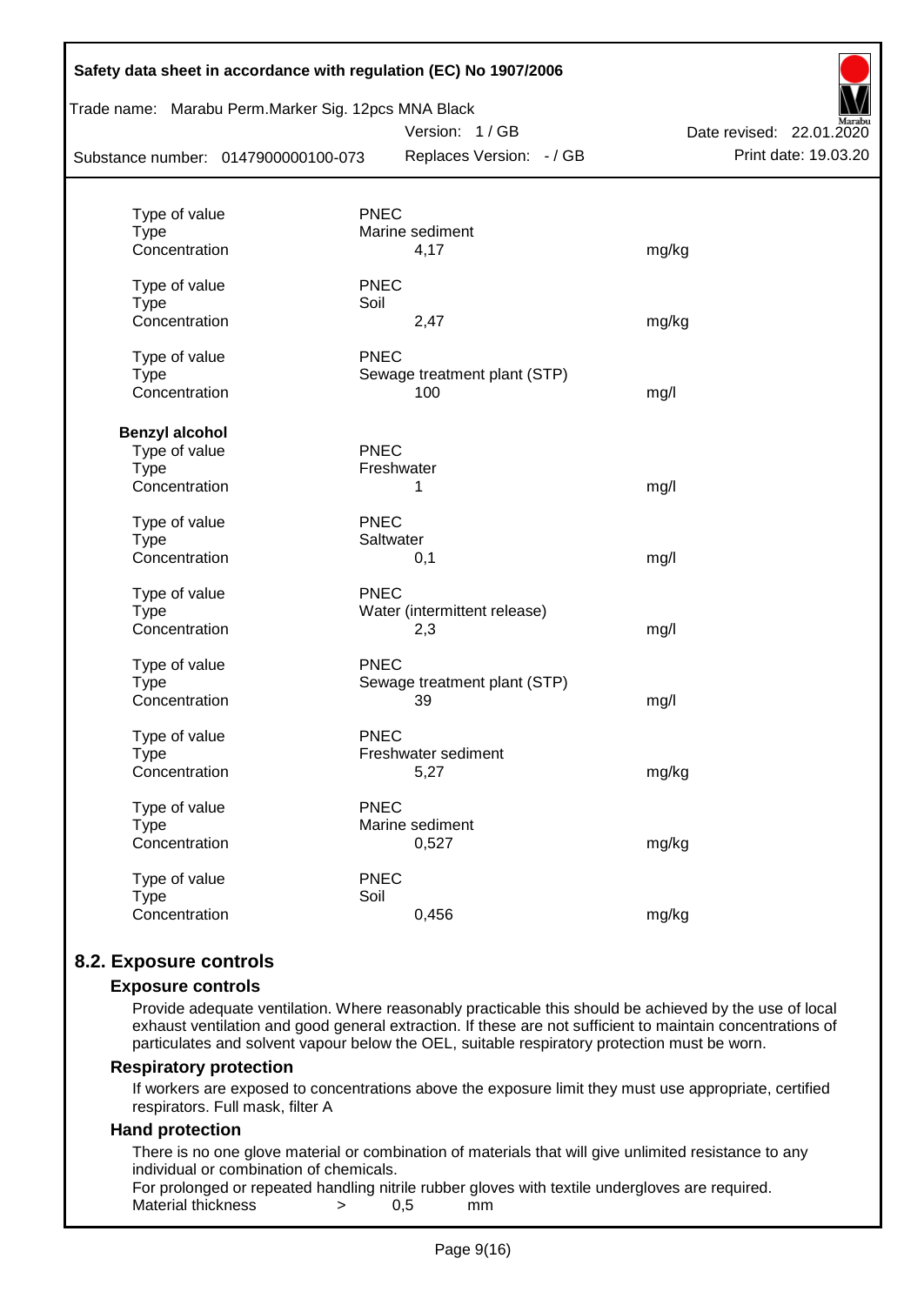| Safety data sheet in accordance with regulation (EC) No 1907/2006                                                                                                                                                                                                                                                                                                                                              |                                                 |     |     |                                                                                                                                                                                                                                                                                                                    |
|----------------------------------------------------------------------------------------------------------------------------------------------------------------------------------------------------------------------------------------------------------------------------------------------------------------------------------------------------------------------------------------------------------------|-------------------------------------------------|-----|-----|--------------------------------------------------------------------------------------------------------------------------------------------------------------------------------------------------------------------------------------------------------------------------------------------------------------------|
| Trade name: Marabu Perm. Marker Sig. 12pcs MNA Black                                                                                                                                                                                                                                                                                                                                                           |                                                 |     |     |                                                                                                                                                                                                                                                                                                                    |
|                                                                                                                                                                                                                                                                                                                                                                                                                | Version: 1/GB                                   |     |     | Date revised: 22.01.2020                                                                                                                                                                                                                                                                                           |
| Substance number: 0147900000100-073                                                                                                                                                                                                                                                                                                                                                                            | Replaces Version: - / GB                        |     |     | Print date: 19.03.20                                                                                                                                                                                                                                                                                               |
| Breakthrough time<br>$\,<\,$<br>The breakthrough time must be greater than the end use time of the product.<br>replacement must be followed.<br>Gloves should be replaced regularly and if there is any sign of damage to the glove material.<br>Always ensure that gloves are free from defects and that they are stored and used correctly.<br>maintenance.<br>once exposure has occurred.<br>Eye protection | 30                                              | min |     | The instructions and information provided by the glove manufacturer on use, storage, maintenance and<br>The performance or effectiveness of the glove may be reduced by physical/ chemical damage and poor<br>Barrier creams may help to protect the exposed areas of the skin, they should however not be applied |
| Use safety eyewear designed to protect against splash of liquids.                                                                                                                                                                                                                                                                                                                                              |                                                 |     |     |                                                                                                                                                                                                                                                                                                                    |
| <b>Body protection</b>                                                                                                                                                                                                                                                                                                                                                                                         |                                                 |     |     |                                                                                                                                                                                                                                                                                                                    |
| Cotton or cotton/synthetic overalls or coveralls are normally suitable.                                                                                                                                                                                                                                                                                                                                        |                                                 |     |     |                                                                                                                                                                                                                                                                                                                    |
|                                                                                                                                                                                                                                                                                                                                                                                                                |                                                 |     |     |                                                                                                                                                                                                                                                                                                                    |
| <b>SECTION 9: Physical and chemical properties</b>                                                                                                                                                                                                                                                                                                                                                             |                                                 |     |     |                                                                                                                                                                                                                                                                                                                    |
| 9.1. Information on basic physical and chemical properties                                                                                                                                                                                                                                                                                                                                                     |                                                 |     |     |                                                                                                                                                                                                                                                                                                                    |
| Form                                                                                                                                                                                                                                                                                                                                                                                                           | liquid                                          |     |     |                                                                                                                                                                                                                                                                                                                    |
| <b>Colour</b>                                                                                                                                                                                                                                                                                                                                                                                                  | coloured                                        |     |     |                                                                                                                                                                                                                                                                                                                    |
| <b>Odour</b>                                                                                                                                                                                                                                                                                                                                                                                                   | mild, alcoholic                                 |     |     |                                                                                                                                                                                                                                                                                                                    |
| <b>Odour threshold</b>                                                                                                                                                                                                                                                                                                                                                                                         |                                                 |     |     |                                                                                                                                                                                                                                                                                                                    |
| Remarks                                                                                                                                                                                                                                                                                                                                                                                                        | No data available                               |     |     |                                                                                                                                                                                                                                                                                                                    |
| pH value                                                                                                                                                                                                                                                                                                                                                                                                       |                                                 |     |     |                                                                                                                                                                                                                                                                                                                    |
| Value                                                                                                                                                                                                                                                                                                                                                                                                          | 5,5                                             | to  | 7,5 |                                                                                                                                                                                                                                                                                                                    |
| <b>Melting point</b>                                                                                                                                                                                                                                                                                                                                                                                           |                                                 |     |     |                                                                                                                                                                                                                                                                                                                    |
| Remarks                                                                                                                                                                                                                                                                                                                                                                                                        | not determined                                  |     |     |                                                                                                                                                                                                                                                                                                                    |
| <b>Freezing point</b>                                                                                                                                                                                                                                                                                                                                                                                          |                                                 |     |     |                                                                                                                                                                                                                                                                                                                    |
| Remarks                                                                                                                                                                                                                                                                                                                                                                                                        | not determined                                  |     |     |                                                                                                                                                                                                                                                                                                                    |
| Initial boiling point and boiling range                                                                                                                                                                                                                                                                                                                                                                        |                                                 |     |     |                                                                                                                                                                                                                                                                                                                    |
| Value                                                                                                                                                                                                                                                                                                                                                                                                          | 80                                              | to  | 90  | $^{\circ}C$                                                                                                                                                                                                                                                                                                        |
| <b>Flash point</b>                                                                                                                                                                                                                                                                                                                                                                                             |                                                 |     |     |                                                                                                                                                                                                                                                                                                                    |
| Value                                                                                                                                                                                                                                                                                                                                                                                                          | 35                                              |     |     | °C                                                                                                                                                                                                                                                                                                                 |
| Method                                                                                                                                                                                                                                                                                                                                                                                                         | ASTM D 6450 (CCCFP)                             |     |     |                                                                                                                                                                                                                                                                                                                    |
| Evaporation rate (ether $= 1$ ) :                                                                                                                                                                                                                                                                                                                                                                              |                                                 |     |     |                                                                                                                                                                                                                                                                                                                    |
| Remarks                                                                                                                                                                                                                                                                                                                                                                                                        | not determined                                  |     |     |                                                                                                                                                                                                                                                                                                                    |
| Flammability (solid, gas)<br>Not applicable                                                                                                                                                                                                                                                                                                                                                                    |                                                 |     |     |                                                                                                                                                                                                                                                                                                                    |
| Upper/lower flammability or explosive limits                                                                                                                                                                                                                                                                                                                                                                   |                                                 |     |     |                                                                                                                                                                                                                                                                                                                    |
| Lower explosion limit<br>Upper explosion limit<br>Source                                                                                                                                                                                                                                                                                                                                                       | 1,5<br>appr.<br>15<br>appr.<br>Literature value |     |     | %(V)<br>$%$ (V)                                                                                                                                                                                                                                                                                                    |
| <b>Vapour density</b>                                                                                                                                                                                                                                                                                                                                                                                          |                                                 |     |     |                                                                                                                                                                                                                                                                                                                    |
| Remarks                                                                                                                                                                                                                                                                                                                                                                                                        | not determined                                  |     |     |                                                                                                                                                                                                                                                                                                                    |
| <b>Density</b>                                                                                                                                                                                                                                                                                                                                                                                                 |                                                 |     |     |                                                                                                                                                                                                                                                                                                                    |
| Remarks                                                                                                                                                                                                                                                                                                                                                                                                        | not determined                                  |     |     |                                                                                                                                                                                                                                                                                                                    |
| <b>Solubility in water</b>                                                                                                                                                                                                                                                                                                                                                                                     |                                                 |     |     |                                                                                                                                                                                                                                                                                                                    |
| Remarks                                                                                                                                                                                                                                                                                                                                                                                                        | partially miscible                              |     |     |                                                                                                                                                                                                                                                                                                                    |
| <b>Partition coefficient: n-octanol/water</b>                                                                                                                                                                                                                                                                                                                                                                  |                                                 |     |     |                                                                                                                                                                                                                                                                                                                    |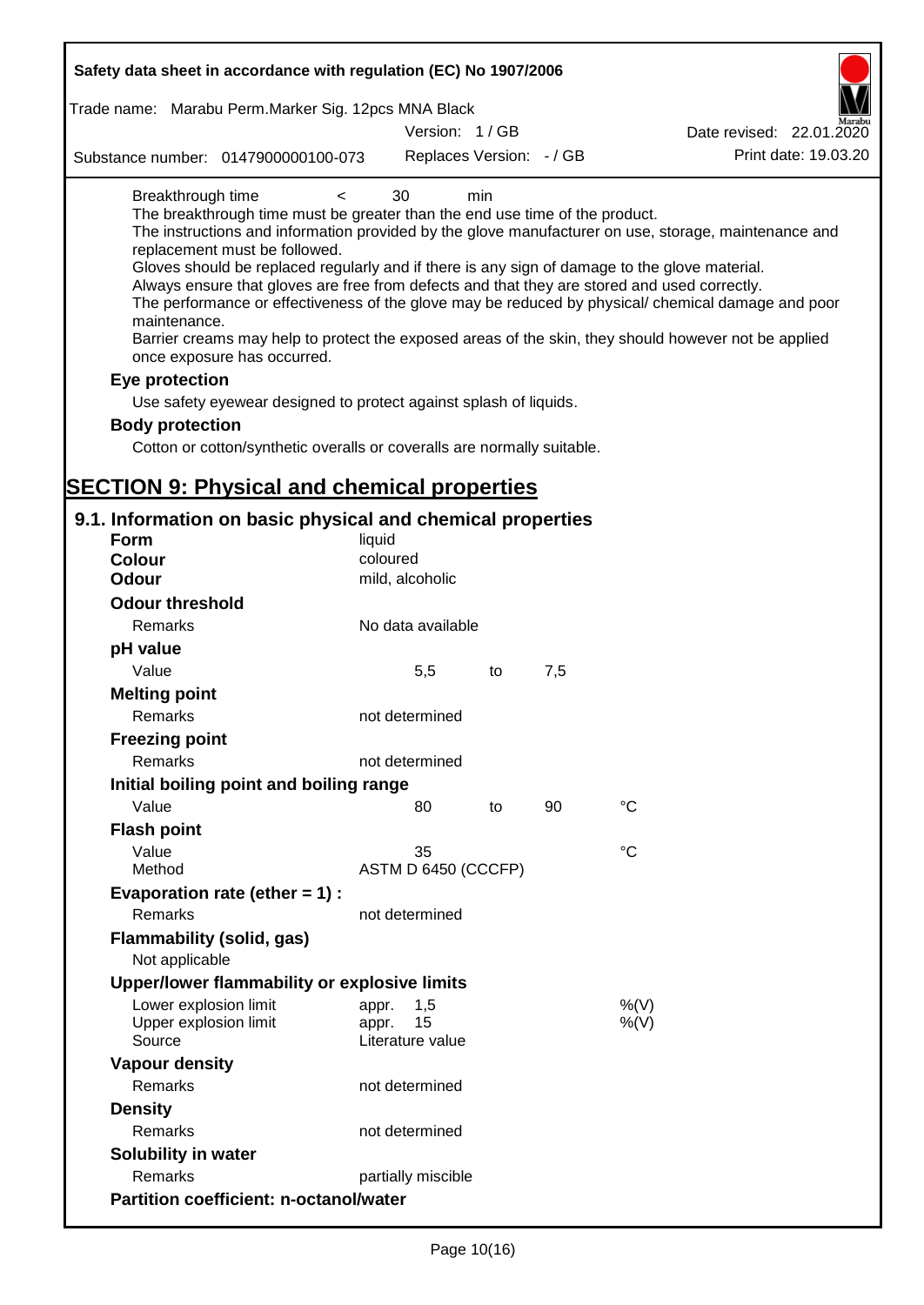| Safety data sheet in accordance with regulation (EC) No 1907/2006                                                                                                     |                                                                   |                                                  |    |   |                                                                                                        |  |  |
|-----------------------------------------------------------------------------------------------------------------------------------------------------------------------|-------------------------------------------------------------------|--------------------------------------------------|----|---|--------------------------------------------------------------------------------------------------------|--|--|
| Trade name: Marabu Perm.Marker Sig. 12pcs MNA Black                                                                                                                   |                                                                   | Version: 1/GB                                    |    |   | Date revised: 22.01.2020                                                                               |  |  |
| Substance number: 0147900000100-073                                                                                                                                   |                                                                   | Replaces Version: - / GB                         |    |   | Print date: 19.03.20                                                                                   |  |  |
| Remarks                                                                                                                                                               |                                                                   | Not applicable                                   |    |   |                                                                                                        |  |  |
| Ignition temperature                                                                                                                                                  |                                                                   |                                                  |    |   |                                                                                                        |  |  |
| Value                                                                                                                                                                 |                                                                   | appr. 287                                        |    |   | °C                                                                                                     |  |  |
| Source                                                                                                                                                                |                                                                   | Literature value                                 |    |   |                                                                                                        |  |  |
| <b>Viscosity</b>                                                                                                                                                      |                                                                   |                                                  |    |   |                                                                                                        |  |  |
| Value                                                                                                                                                                 |                                                                   | 3                                                | to | 6 | mPa.s                                                                                                  |  |  |
| <b>Efflux time</b>                                                                                                                                                    |                                                                   |                                                  |    |   |                                                                                                        |  |  |
| Remarks                                                                                                                                                               |                                                                   | not determined                                   |    |   |                                                                                                        |  |  |
| <b>Explosive properties</b>                                                                                                                                           |                                                                   |                                                  |    |   |                                                                                                        |  |  |
| evaluation                                                                                                                                                            | no                                                                |                                                  |    |   |                                                                                                        |  |  |
| <b>Oxidising properties</b>                                                                                                                                           |                                                                   |                                                  |    |   |                                                                                                        |  |  |
| evaluation                                                                                                                                                            |                                                                   | None known                                       |    |   |                                                                                                        |  |  |
| 9.2. Other information                                                                                                                                                |                                                                   |                                                  |    |   |                                                                                                        |  |  |
|                                                                                                                                                                       |                                                                   |                                                  |    |   |                                                                                                        |  |  |
| <b>Other information</b>                                                                                                                                              |                                                                   |                                                  |    |   |                                                                                                        |  |  |
|                                                                                                                                                                       |                                                                   |                                                  |    |   | The physical specifications are approximate values and refer to the used safety relevant component(s). |  |  |
| <b>SECTION 10: Stability and reactivity</b>                                                                                                                           |                                                                   |                                                  |    |   |                                                                                                        |  |  |
| 10.1. Reactivity<br>No hazardous reactions when stored and handled according to prescribed instructions.                                                              |                                                                   |                                                  |    |   |                                                                                                        |  |  |
| 10.2. Chemical stability<br>Stable under recommended storage and handling conditions (see section 7).                                                                 |                                                                   |                                                  |    |   |                                                                                                        |  |  |
| 10.3. Possibility of hazardous reactions<br>Keep away from oxidising agents, strongly alkaline and strongly acid materials in order to avoid<br>exothermic reactions. |                                                                   |                                                  |    |   |                                                                                                        |  |  |
| 10.4. Conditions to avoid<br>When exposed to high temperatures may produce hazardous decomposition products.                                                          |                                                                   |                                                  |    |   |                                                                                                        |  |  |
| 10.5. Incompatible materials<br>No hazardous reactions when stored and handled according to prescribed instructions.                                                  |                                                                   |                                                  |    |   |                                                                                                        |  |  |
| 10.6. Hazardous decomposition products                                                                                                                                |                                                                   |                                                  |    |   |                                                                                                        |  |  |
|                                                                                                                                                                       |                                                                   |                                                  |    |   | See chapter 5.2 (Firefighting measures - Special hazards arising from the substance or mixture).       |  |  |
| <b>SECTION 11: Toxicological information</b>                                                                                                                          |                                                                   |                                                  |    |   |                                                                                                        |  |  |
| 11.1. Information on toxicological effects                                                                                                                            |                                                                   |                                                  |    |   |                                                                                                        |  |  |
| <b>Acute oral toxicity</b>                                                                                                                                            |                                                                   |                                                  |    |   |                                                                                                        |  |  |
| <b>ATE</b>                                                                                                                                                            | $\geq$                                                            | 2.000                                            |    |   | mg/kg                                                                                                  |  |  |
| Method                                                                                                                                                                |                                                                   | calculated value (Regulation (EC) No. 1272/2008) |    |   |                                                                                                        |  |  |
| <b>Acute oral toxicity (Components)</b>                                                                                                                               |                                                                   |                                                  |    |   |                                                                                                        |  |  |
| 1-Methoxy-2-propanol                                                                                                                                                  |                                                                   |                                                  |    |   |                                                                                                        |  |  |
| Species<br>LD50                                                                                                                                                       | rat                                                               | 5200                                             |    |   | mg/kg                                                                                                  |  |  |
| <b>Benzyl alcohol</b>                                                                                                                                                 |                                                                   |                                                  |    |   |                                                                                                        |  |  |
| Species<br>LD50                                                                                                                                                       | rat                                                               | 1620                                             |    |   | mg/kg                                                                                                  |  |  |
| <b>Acute dermal toxicity</b>                                                                                                                                          |                                                                   |                                                  |    |   |                                                                                                        |  |  |
| Remarks                                                                                                                                                               | Based on available data, the classification criteria are not met. |                                                  |    |   |                                                                                                        |  |  |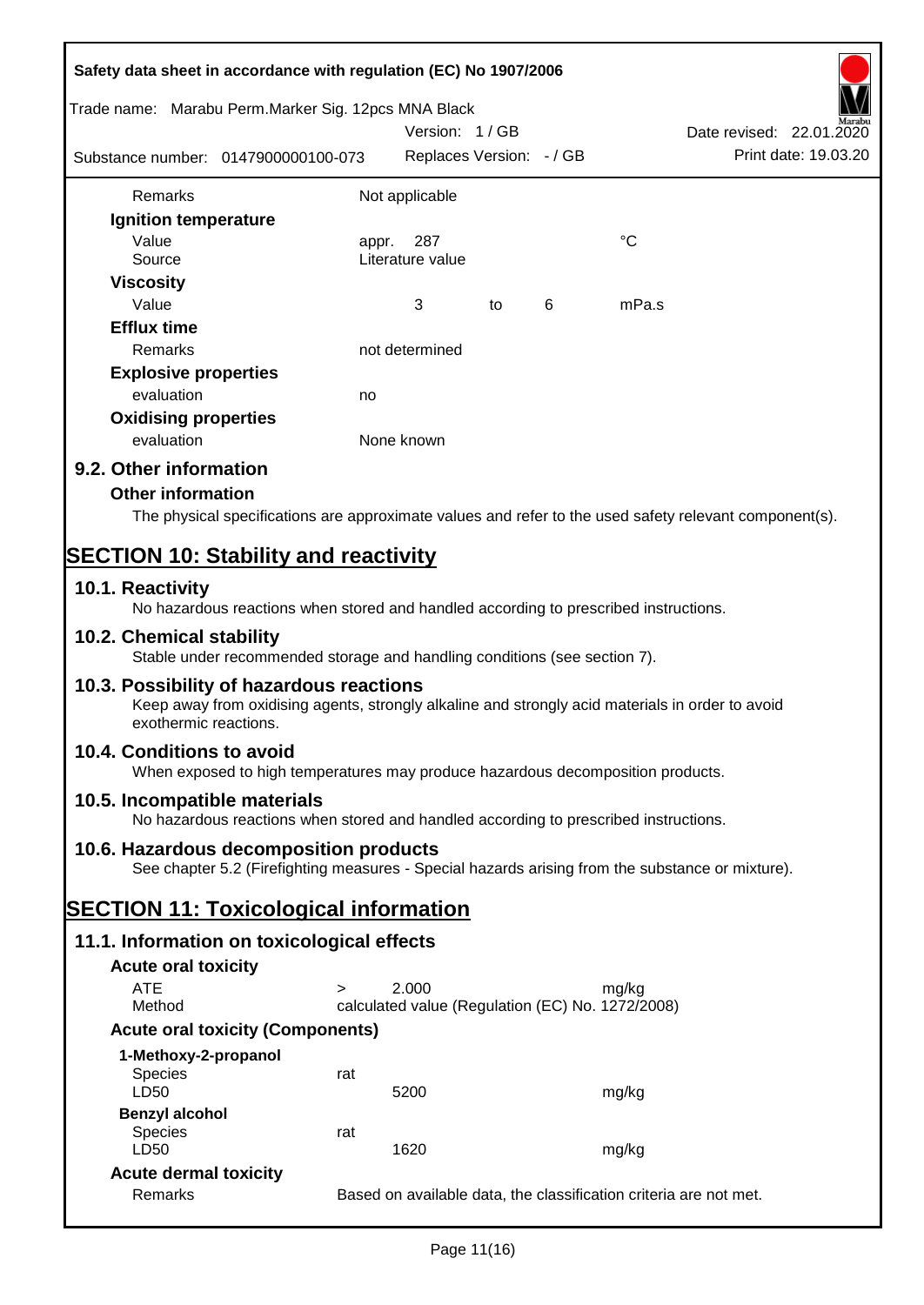| Trade name: Marabu Perm.Marker Sig. 12pcs MNA Black<br>Substance number: 0147900000100-073                                                                                                             |                                 |            | Version: 1/GB<br>Replaces Version: - / GB |                                                          | Date revised: 22.01.2020<br>Print date: 19.03.20                                                                                                                                                            |
|--------------------------------------------------------------------------------------------------------------------------------------------------------------------------------------------------------|---------------------------------|------------|-------------------------------------------|----------------------------------------------------------|-------------------------------------------------------------------------------------------------------------------------------------------------------------------------------------------------------------|
| <b>Acute dermal toxicity (Components)</b>                                                                                                                                                              |                                 |            |                                           |                                                          |                                                                                                                                                                                                             |
| 1-Methoxy-2-propanol<br><b>Species</b><br>LD50                                                                                                                                                         | rabbit                          | 14000      |                                           | mg/kg                                                    |                                                                                                                                                                                                             |
| <b>Acute inhalational toxicity</b><br><b>ATE</b>                                                                                                                                                       |                                 |            |                                           |                                                          |                                                                                                                                                                                                             |
| Administration/Form<br>Method<br>Remarks                                                                                                                                                               | $\geq$<br>Vapors                | 20         |                                           | mg/l<br>calculated value (Regulation (EC) No. 1272/2008) | Based on available data, the classification criteria are not met.                                                                                                                                           |
| <b>Acute inhalative toxicity (Components)</b>                                                                                                                                                          |                                 |            |                                           |                                                          |                                                                                                                                                                                                             |
| <b>Benzyl alcohol</b>                                                                                                                                                                                  |                                 |            |                                           |                                                          |                                                                                                                                                                                                             |
| Species<br>LD <sub>0</sub><br>Duration of exposure<br>Administration/Form<br>Method                                                                                                                    | rat<br>Dust/Mist<br>OECD 403    | 4,178<br>4 | h                                         | mg/l                                                     |                                                                                                                                                                                                             |
| <b>Benzyl alcohol</b><br><b>Species</b>                                                                                                                                                                | rat                             |            |                                           |                                                          |                                                                                                                                                                                                             |
| LD50<br>Duration of exposure<br>Administration/Form<br>Method                                                                                                                                          | $\geq$<br>Dust/Mist<br>OECD 403 | 5<br>4     | h                                         | mg/l                                                     |                                                                                                                                                                                                             |
| <b>Skin corrosion/irritation</b>                                                                                                                                                                       |                                 |            |                                           |                                                          |                                                                                                                                                                                                             |
| Remarks                                                                                                                                                                                                |                                 |            |                                           |                                                          | Based on available data, the classification criteria are not met.                                                                                                                                           |
| Serious eye damage/irritation                                                                                                                                                                          |                                 |            |                                           |                                                          |                                                                                                                                                                                                             |
| evaluation<br>Remarks                                                                                                                                                                                  | irritant                        |            | The classification criteria are met.      |                                                          |                                                                                                                                                                                                             |
| <b>Sensitization</b>                                                                                                                                                                                   |                                 |            |                                           |                                                          |                                                                                                                                                                                                             |
| Remarks                                                                                                                                                                                                |                                 |            |                                           |                                                          | Based on available data, the classification criteria are not met.                                                                                                                                           |
| <b>Mutagenicity</b>                                                                                                                                                                                    |                                 |            |                                           |                                                          |                                                                                                                                                                                                             |
| Remarks                                                                                                                                                                                                |                                 |            |                                           |                                                          | Based on available data, the classification criteria are not met.                                                                                                                                           |
| <b>Reproductive toxicity</b>                                                                                                                                                                           |                                 |            |                                           |                                                          |                                                                                                                                                                                                             |
| Remarks                                                                                                                                                                                                |                                 |            |                                           |                                                          | Based on available data, the classification criteria are not met.                                                                                                                                           |
| Carcinogenicity                                                                                                                                                                                        |                                 |            |                                           |                                                          |                                                                                                                                                                                                             |
| Remarks                                                                                                                                                                                                |                                 |            |                                           |                                                          | Based on available data, the classification criteria are not met.                                                                                                                                           |
| <b>Specific Target Organ Toxicity (STOT)</b>                                                                                                                                                           |                                 |            |                                           |                                                          |                                                                                                                                                                                                             |
| <b>Single exposure</b><br>Remarks                                                                                                                                                                      |                                 |            | The classification criteria are met.      |                                                          |                                                                                                                                                                                                             |
| evaluation                                                                                                                                                                                             |                                 |            | May cause drowsiness or dizziness.        |                                                          |                                                                                                                                                                                                             |
| <b>Repeated exposure</b><br>Remarks                                                                                                                                                                    |                                 |            |                                           |                                                          | Based on available data, the classification criteria are not met.                                                                                                                                           |
| <b>Aspiration hazard</b>                                                                                                                                                                               |                                 |            |                                           |                                                          |                                                                                                                                                                                                             |
| Based on available data, the classification criteria are not met.                                                                                                                                      |                                 |            |                                           |                                                          |                                                                                                                                                                                                             |
| <b>Experience in practice</b>                                                                                                                                                                          |                                 |            |                                           |                                                          |                                                                                                                                                                                                             |
| limit may result in adverse health effects such as mucous membrane and respiratory system irritation<br>dizziness, fatigue, muscular weakness, drowsiness and in extreme cases, loss of consciousness. |                                 |            |                                           |                                                          | Exposure to component solvents vapours concentration in excess of the stated occupational exposure<br>and adverse effects on kidney, liver and central nervous system. Symptoms and signs include headache, |

Solvents may cause some of the above effects by absorption through the skin. Repeated or prolonged contact with the mixture may cause removal of natural fat from the skin resulting in non-allergic contact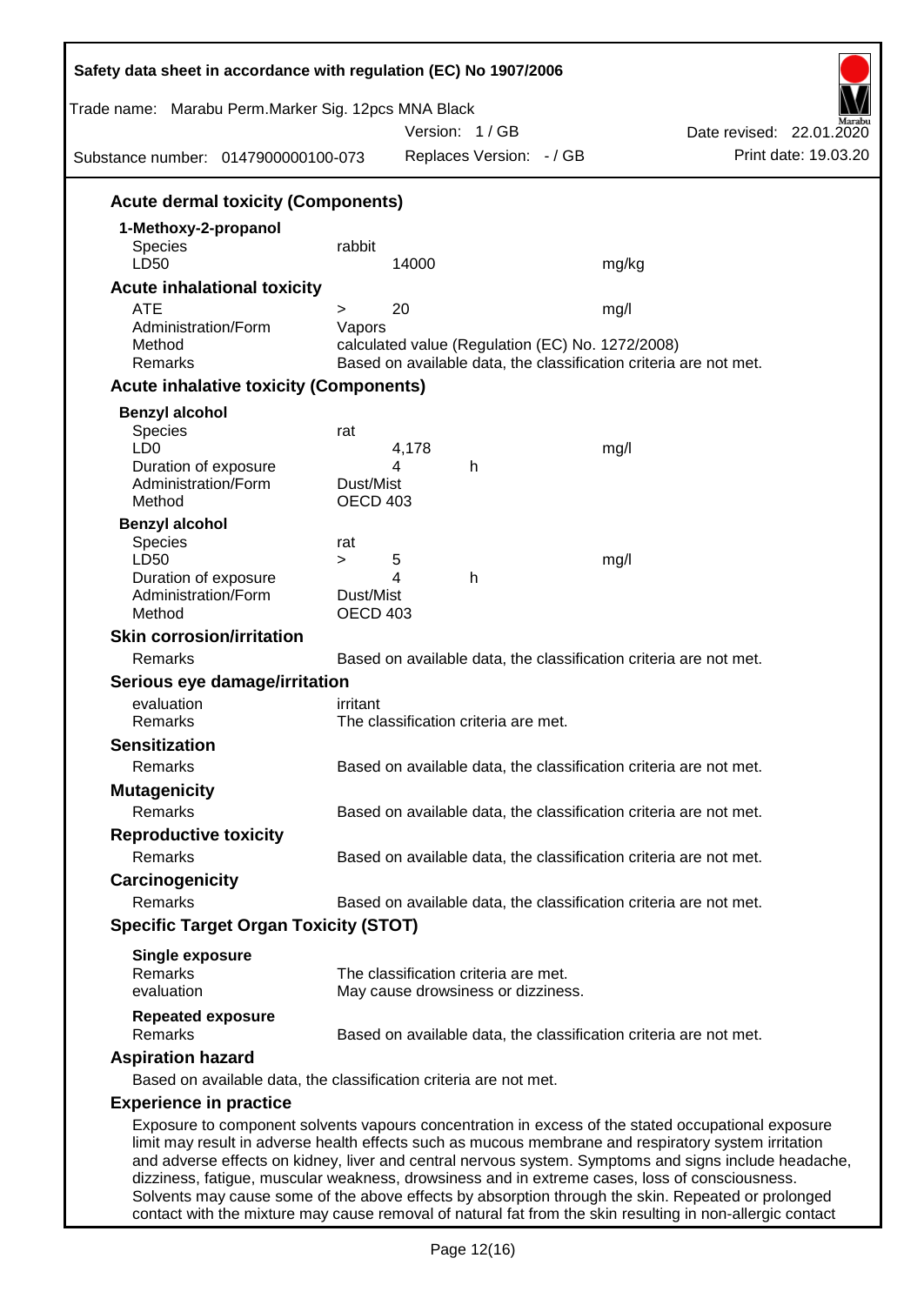| Safety data sheet in accordance with regulation (EC) No 1907/2006                                                                                                                                                                                                                                                                                                                                                                                                                                                                                    |        |                              |                          |                                                    |                                                                                                       |
|------------------------------------------------------------------------------------------------------------------------------------------------------------------------------------------------------------------------------------------------------------------------------------------------------------------------------------------------------------------------------------------------------------------------------------------------------------------------------------------------------------------------------------------------------|--------|------------------------------|--------------------------|----------------------------------------------------|-------------------------------------------------------------------------------------------------------|
| Trade name: Marabu Perm. Marker Sig. 12pcs MNA Black                                                                                                                                                                                                                                                                                                                                                                                                                                                                                                 |        |                              |                          |                                                    |                                                                                                       |
|                                                                                                                                                                                                                                                                                                                                                                                                                                                                                                                                                      |        |                              | Version: 1/GB            |                                                    | Date revised: 22.01.2020                                                                              |
| Substance number: 0147900000100-073                                                                                                                                                                                                                                                                                                                                                                                                                                                                                                                  |        |                              | Replaces Version: - / GB |                                                    | Print date: 19.03.20                                                                                  |
| dermatitis and absorption through the skin. The liquid splashed in the eyes may cause irritation and<br>known, delayed and immediate effects and also chronic effects of components from short-term and<br>long-term exposure by oral, inhalation and dermal routes of exposure and eye contact.<br><b>Other information</b><br>There are no data available on the mixture itself.<br>The mixture has been assessed following the additivity method of the CLP Regulation (EC) No<br>1272/2008 and classified for toxicological hazards accordingly. |        |                              |                          |                                                    | reversible damage. Ingestion may cause nausea, diarrhoea and vomiting. This takes into account, where |
| <b>SECTION 12: Ecological information</b>                                                                                                                                                                                                                                                                                                                                                                                                                                                                                                            |        |                              |                          |                                                    |                                                                                                       |
| 12.1. Toxicity                                                                                                                                                                                                                                                                                                                                                                                                                                                                                                                                       |        |                              |                          |                                                    |                                                                                                       |
| <b>General information</b><br>There are no data available on the mixture itself. Do not allow to enter drains or water courses. The<br>and is classified for eco-toxicological properties accordingly. See Sections 2 and 3 for details.<br><b>Fish toxicity (Components)</b>                                                                                                                                                                                                                                                                        |        |                              |                          |                                                    | mixture has been assessed following the summation method of the CLP Regulation (EC) No 1272/2008      |
|                                                                                                                                                                                                                                                                                                                                                                                                                                                                                                                                                      |        |                              |                          |                                                    |                                                                                                       |
| 1-Methoxy-2-propanol<br><b>Species</b>                                                                                                                                                                                                                                                                                                                                                                                                                                                                                                               |        | golden orfe (Leuciscus idus) |                          |                                                    |                                                                                                       |
| LC <sub>0</sub>                                                                                                                                                                                                                                                                                                                                                                                                                                                                                                                                      | $\geq$ | 4600                         |                          | mg/l                                               |                                                                                                       |
| Duration of exposure                                                                                                                                                                                                                                                                                                                                                                                                                                                                                                                                 |        | 96                           | h                        |                                                    |                                                                                                       |
| <b>Daphnia toxicity (Components)</b>                                                                                                                                                                                                                                                                                                                                                                                                                                                                                                                 |        |                              |                          |                                                    |                                                                                                       |
| 1-Methoxy-2-propanol                                                                                                                                                                                                                                                                                                                                                                                                                                                                                                                                 |        |                              |                          |                                                    |                                                                                                       |
| <b>Species</b><br><b>EC50</b>                                                                                                                                                                                                                                                                                                                                                                                                                                                                                                                        |        | Daphnia magna<br>23300       |                          | mg/l                                               |                                                                                                       |
| Duration of exposure                                                                                                                                                                                                                                                                                                                                                                                                                                                                                                                                 |        | 48                           | h                        |                                                    |                                                                                                       |
| <b>Algae toxicity (Components)</b>                                                                                                                                                                                                                                                                                                                                                                                                                                                                                                                   |        |                              |                          |                                                    |                                                                                                       |
| 1-Methoxy-2-propanol                                                                                                                                                                                                                                                                                                                                                                                                                                                                                                                                 |        |                              |                          |                                                    |                                                                                                       |
| <b>Species</b>                                                                                                                                                                                                                                                                                                                                                                                                                                                                                                                                       |        | Desmodesmus                  |                          |                                                    |                                                                                                       |
| EC <sub>50</sub>                                                                                                                                                                                                                                                                                                                                                                                                                                                                                                                                     | >      | 1000                         |                          | mg/l                                               |                                                                                                       |
| Duration of exposure                                                                                                                                                                                                                                                                                                                                                                                                                                                                                                                                 |        | 168                          | h                        |                                                    |                                                                                                       |
| <b>Bacteria toxicity (Components)</b>                                                                                                                                                                                                                                                                                                                                                                                                                                                                                                                |        |                              |                          |                                                    |                                                                                                       |
| 1-Methoxy-2-propanol<br><b>Species</b>                                                                                                                                                                                                                                                                                                                                                                                                                                                                                                               |        | activated sludge             |                          |                                                    |                                                                                                       |
| <b>EC50</b>                                                                                                                                                                                                                                                                                                                                                                                                                                                                                                                                          | $\geq$ | 1000                         |                          | mg/l                                               |                                                                                                       |
| 12.2. Persistence and degradability                                                                                                                                                                                                                                                                                                                                                                                                                                                                                                                  |        |                              |                          |                                                    |                                                                                                       |
| <b>General information</b>                                                                                                                                                                                                                                                                                                                                                                                                                                                                                                                           |        |                              |                          |                                                    |                                                                                                       |
| No data available                                                                                                                                                                                                                                                                                                                                                                                                                                                                                                                                    |        |                              |                          |                                                    |                                                                                                       |
| <b>Biodegradability (Components)</b>                                                                                                                                                                                                                                                                                                                                                                                                                                                                                                                 |        |                              |                          |                                                    |                                                                                                       |
| 1-Methoxy-2-propanol                                                                                                                                                                                                                                                                                                                                                                                                                                                                                                                                 |        |                              |                          |                                                    |                                                                                                       |
| Value                                                                                                                                                                                                                                                                                                                                                                                                                                                                                                                                                |        | 90                           |                          | $\%$                                               |                                                                                                       |
| Duration of test                                                                                                                                                                                                                                                                                                                                                                                                                                                                                                                                     |        | 28                           | d                        |                                                    |                                                                                                       |
| evaluation<br>Method                                                                                                                                                                                                                                                                                                                                                                                                                                                                                                                                 |        | <b>OECD 301 F</b>            |                          | Readily biodegradable (according to OECD criteria) |                                                                                                       |
| 12.3. Bioaccumulative potential                                                                                                                                                                                                                                                                                                                                                                                                                                                                                                                      |        |                              |                          |                                                    |                                                                                                       |
| <b>General information</b>                                                                                                                                                                                                                                                                                                                                                                                                                                                                                                                           |        |                              |                          |                                                    |                                                                                                       |
| There are no data available on the mixture itself.                                                                                                                                                                                                                                                                                                                                                                                                                                                                                                   |        |                              |                          |                                                    |                                                                                                       |
| <b>Partition coefficient: n-octanol/water</b>                                                                                                                                                                                                                                                                                                                                                                                                                                                                                                        |        |                              |                          |                                                    |                                                                                                       |
| Remarks                                                                                                                                                                                                                                                                                                                                                                                                                                                                                                                                              |        | Not applicable               |                          |                                                    |                                                                                                       |
|                                                                                                                                                                                                                                                                                                                                                                                                                                                                                                                                                      |        |                              |                          |                                                    |                                                                                                       |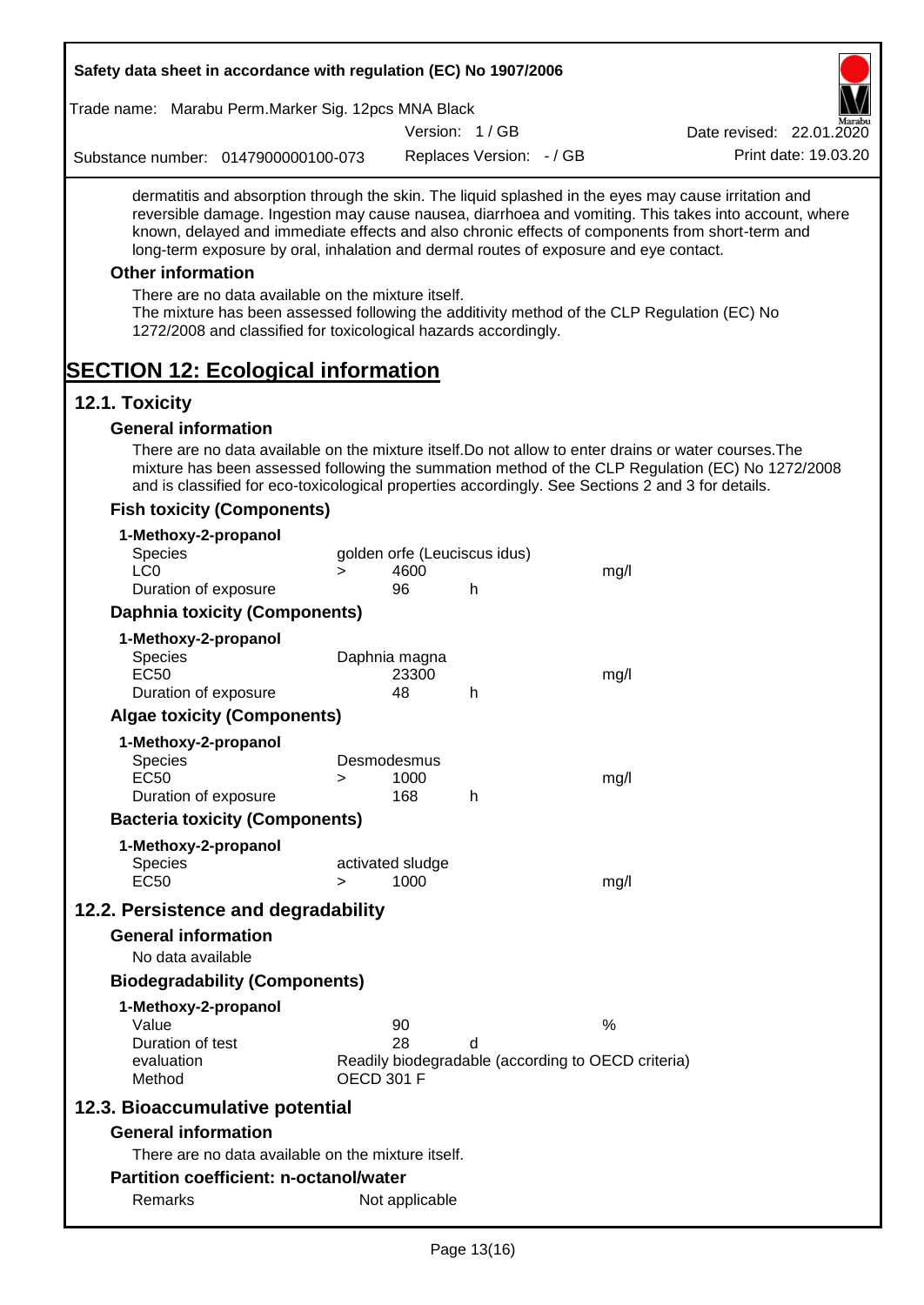## **Safety data sheet in accordance with regulation (EC) No 1907/2006**

Trade name: Marabu Perm.Marker Sig. 12pcs MNA Black

Version: 1 / GB

Substance number: 0147900000100-073

Replaces Version: - / GB Print date: 19.03.20 Date revised: 22.01.2020

## **12.4. Mobility in soil**

## **General information**

There are no data available on the mixture itself.

## **12.5. Results of PBT and vPvB assessment**

## **General information**

There are no data available on the mixture itself.

## **12.6. Other adverse effects**

## **General information**

There are no data available on the mixture itself.

# **SECTION 13: Disposal considerations**

## **13.1. Waste treatment methods**

## **Disposal recommendations for the product**

Do not allow to enter drains or water courses. Wastes and emptied containers should be classified in accordance with relevant national regulation. The European Waste Catalogue classification of this product, when disposed of as waste is EWC waste code 08 03 12\* waste ink containing dangerous substances If this product is mixed with other wastes, the original waste product code may no longer apply and the appropriate code should be assigned. For further information contact your local waste authority.

## **Disposal recommendations for packaging**

Using information provided in this safety data sheet, advice should be obtained from the relevant waste authority on the classification of empty containers. Empty containers must be scrapped or reconditioned.

Not emptied containers are hazardous waste (waste code number 150110).

# **SECTION 14: Transport information**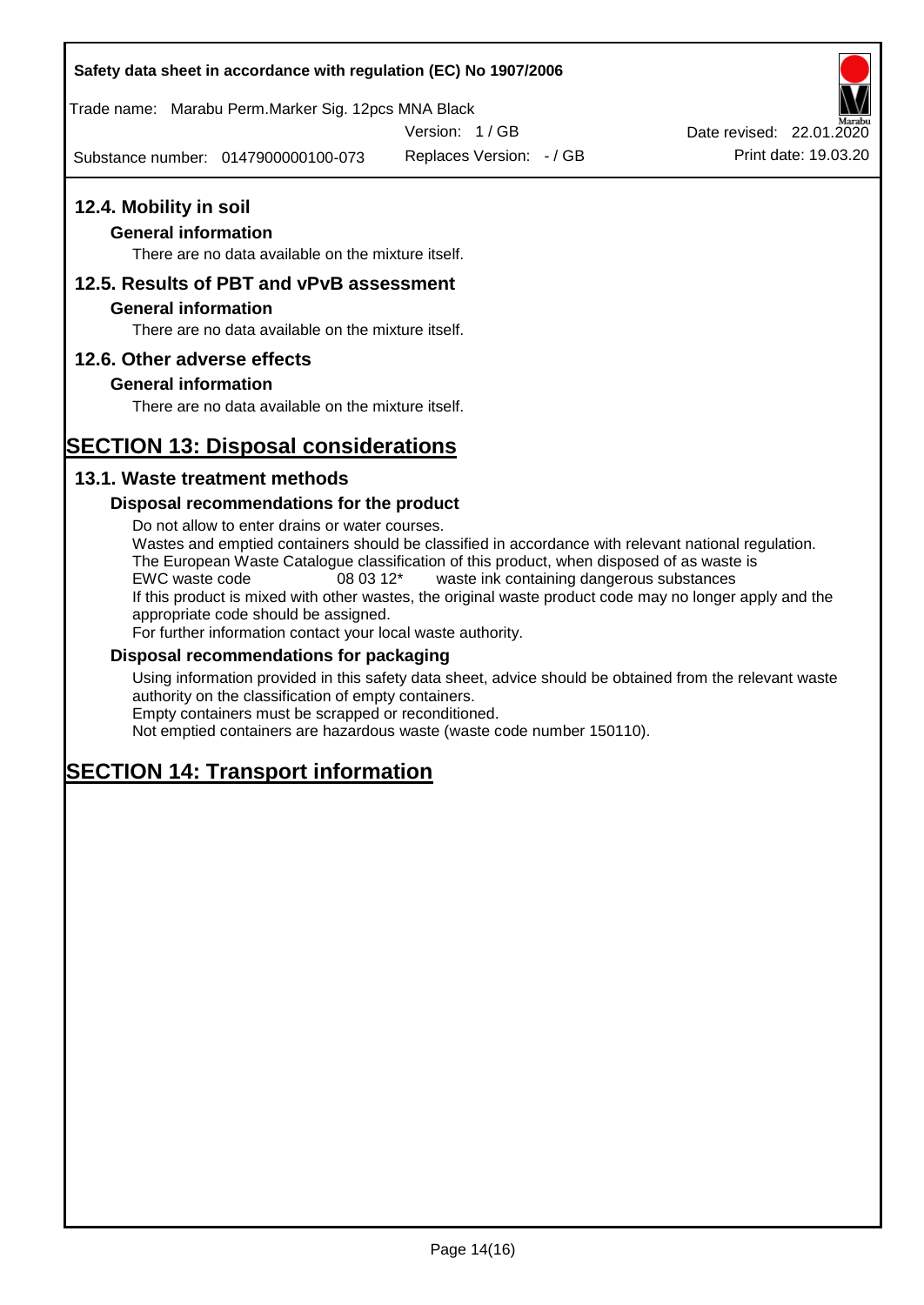|  | Safety data sheet in accordance with regulation (EC) No 1907/2006 |  |  |
|--|-------------------------------------------------------------------|--|--|
|--|-------------------------------------------------------------------|--|--|

Trade name: Marabu Perm.Marker Sig. 12pcs MNA Black

Version: 1 / GB



Replaces Version: - / GB Print date: 19.03.20

Substance number: 0147900000100-073

|                                     | <b>Land transport ADR/RID</b> | <b>Marine transport</b><br><b>IMDG/GGVSee</b> | Air transport<br><b>ICAO/IATA</b> |
|-------------------------------------|-------------------------------|-----------------------------------------------|-----------------------------------|
| Tunnel restriction code             | D/E                           |                                               |                                   |
| 14.1. UN number                     | 1263                          | 1263                                          | 1263                              |
| 14.2. UN proper shipping name       | <b>PAINT</b>                  | <b>PAINT</b>                                  | <b>PAINT</b>                      |
| 14.3. Transport hazard<br>class(es) | 3                             | 3                                             | 3                                 |
| Label                               |                               |                                               |                                   |
| 14.4. Packing group                 | III                           | III                                           | Ш                                 |
| Special provision                   | 640E                          |                                               |                                   |
| <b>Limited Quantity</b>             | 51                            |                                               |                                   |
| Transport category                  | 3                             |                                               |                                   |
| 14.5. Environmental hazards         |                               | no                                            |                                   |

## **Information for all modes of transport**

## **14.6. Special precautions for user**

Transport within the user's premises:

Always transport in closed containers that are upright and secure.

Ensure that persons transporting the product know what to do in the event of an accident or spillage.

## **Other information**

**14.7. Transport in bulk according to Annex II of Marpol and the IBC Code** no

# **SECTION 15: Regulatory information**

## **15.1. Safety, health and environmental regulations/legislation specific for the substance or mixture**

## **VOC**

VOC (EU) 75 %

## **Other information**

The product does not contain substances of very high concern (SVHC).

## **15.2. Chemical safety assessment**

For this preparation a chemical safety assessment has not been carried out.

# **SECTION 16: Other information**

**Hazard statements listed in Chapter 3**